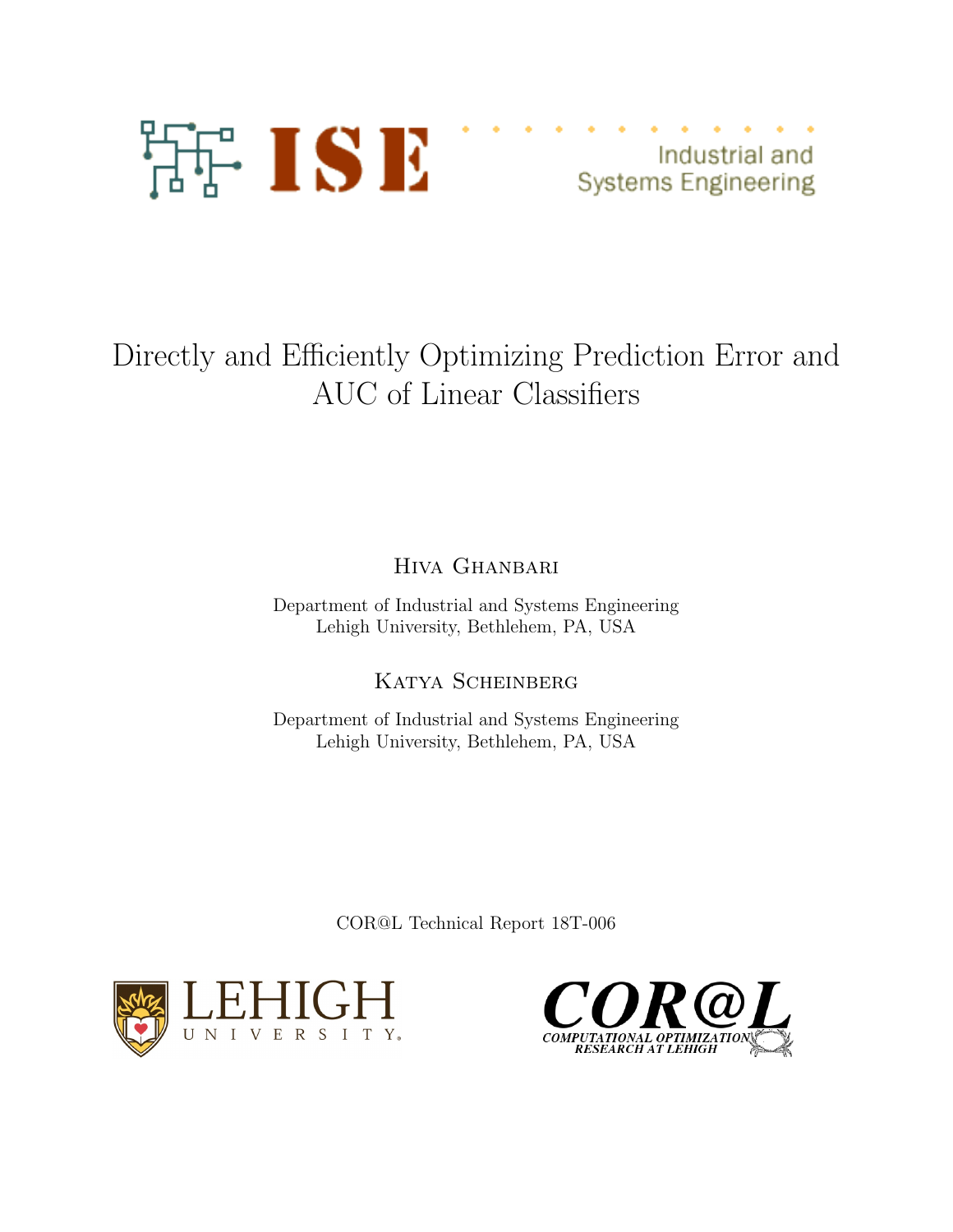## <span id="page-1-0"></span>Directly and Efficiently Optimizing Prediction Error and AUC of Linear Classifiers

Hiva Ghanbari<sup>\* 1</sup> Katya Scheinberg<sup>\* 1</sup>

#### Abstract

The predictive quality of machine learning models is typically measured in terms of their (approximate) expected prediction error or the socalled Area Under the Curve (AUC) for a particular data distribution. However, when the models are constructed by the means of empirical risk minimization, surrogate functions such as the logistic loss are optimized instead. This is done because the empirical approximations of the expected error and AUC functions are nonconvex and nonsmooth, and more importantly have zero derivative almost everywhere. In this work, we show that in the case of linear predictors, and under the assumption that the data has normal distribution, the expected error and the expected AUC are not only smooth, but have closed form expressions, which depend on the first and second moments of the normal distribution. Hence, we derive derivatives of these two functions and use these derivatives in an optimization algorithm to directly optimize the expected error and the AUC. In the case of real data sets, the derivatives can be approximated using empirical moments. We show that even when data is not normally distributed, computed derivatives are sufficiently useful to render an efficient optimization method and high quality solutions. Thus, we propose a gradient-based optimization method for direct optimization of the prediction error and AUC. Moreover, the per-iteration complexity of the proposed algorithm has no dependence on the size of the data set, unlike those for optimizing logistic regression and all other well known empirical risk minimization problems.

#### 1. Introduction

In this paper, we consider classical binary linear classification problems in supervised Machine Learning (ML). In other words, given a finite set labeled data (labeled to form a positive and a negative class), the aim is to obtain a linear classifier that predicts the positive/negative labels of unseen data points as accurately as possible. To measure the accuracy of a classifier, the expected prediction error, which measures the percentage of mislabeled data points, also known as the  $0 - 1$  loss function, is often used. However, since the empirical approximation of the prediction error is a nonsmooth nonconvex function, whose gradient is either zero or not defined. Hence, other surrogate loss functions are typically used to determine the linear classifier. For example, standard ML tools, such as support vector machines [\(Cortes & Vapnik](#page-9-0), [1995;](#page-9-0) [Osuna et al.,](#page-9-0) [1997](#page-9-0); [Scholkopf et al.,](#page-9-0) [1998](#page-9-0)) and logistic regression [\(Hosmer & Lemeshow,](#page-9-0) [2000\)](#page-9-0), aim to optimize empirical prediction error, while using hinge loss and logistic loss, respectively, as surrogate functions of the  $0 - 1$ loss function.

Many real world ML problems are dealing with imbalanced data sets, which contain rare positive data points, as the minority class, but numerous negative ones, as the majority class. When these two data classes are highly imbalanced, the prediction error function is not a useful prediction measure. For example, if the data set contains only 0.01% of the positive examples, then a predictor that simply classifies every data point as negative has 99.99% accuracy, while obviously failing to achieve any meaningful prediction. The prediction measure is often modified to incorporate class importance weights, in which case it can be used for imbalanced data sets. All results of this paper easily extend to such modification. However, a more established and robust measure of prediction accuracy which is used in practice is Area Under Receiver Operating Characteristic (ROC) Curve (AUC) [\(Hanley & McNeil](#page-9-0), [1982\)](#page-9-0). AUC is a reciprocal of the ranking loss, which is similar to the  $0 - 1$ loss, in the sense that it measures the percentage of pairs of data samples, one from the negative class and one from the positive class, such that the classifier assigns a larger label to the negative sample than to the positive one. In

<sup>&</sup>lt;sup>1</sup>Lehigh University, Bethlehem, PA, USA. Correspondence to: Hiva Ghanbari <hiva.ghanbari@gmail.com>, Katya Scheinberg <katyascheinberg@gmail.com>.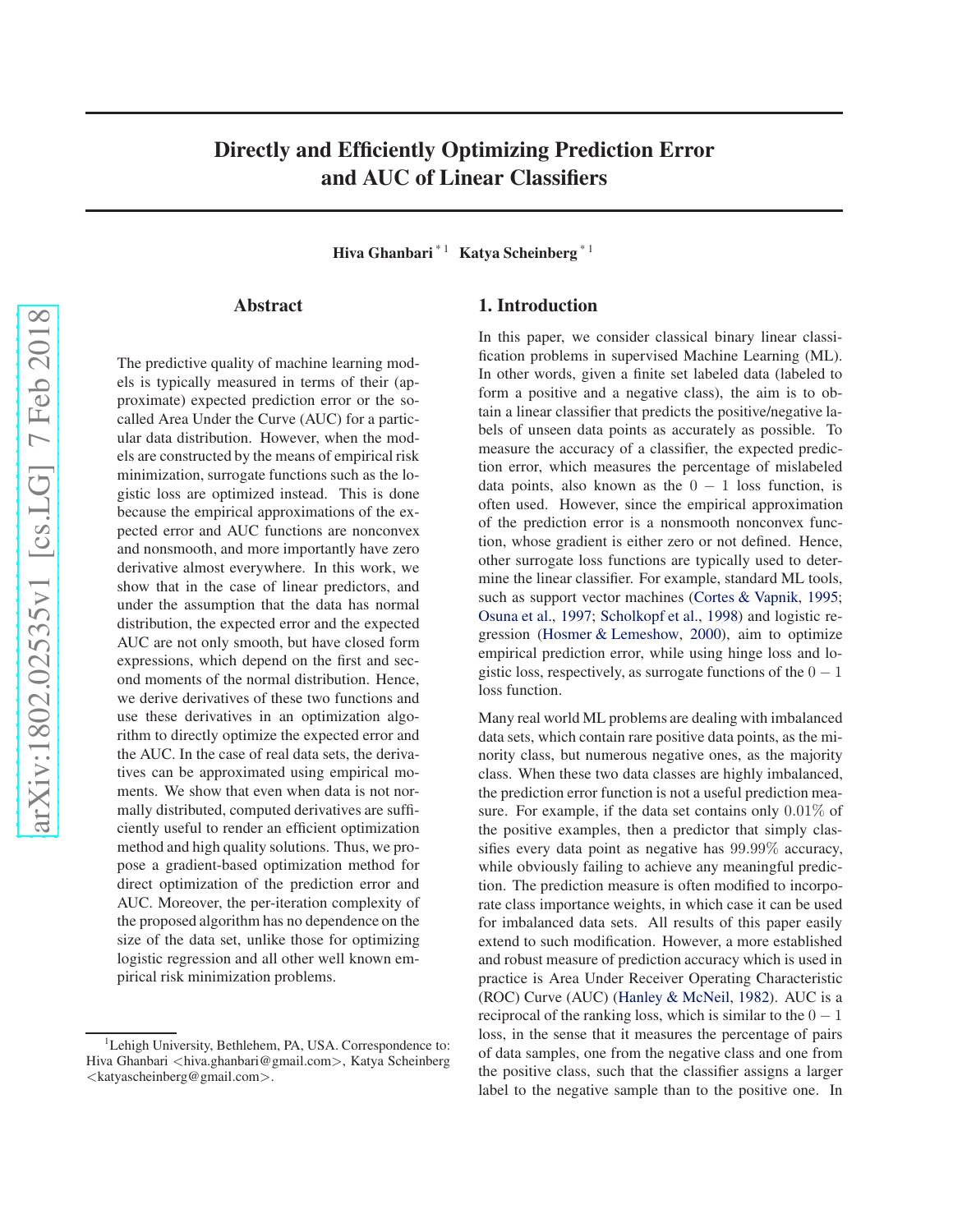other words, 1−AUC counts the percentage of incorrectly "ranked" pairs [\(Mann & R.Whitney,](#page-9-0) [1947\)](#page-9-0). The empirical approximation of AUC, just as that of  $0 - 1$  loss, is a discontinuous, nonsmooth function, whose gradient is either zero or undefined. This difficulty motivates various techniques for optimizing continuous approximations of AUC. For example, the ranking loss can be replaced by convex loss functions such as pairwise logistic loss or hinge loss [\(Joachims,](#page-9-0) [2006](#page-9-0); [Steck,](#page-9-0) [2007](#page-9-0); [Rudin & Schapire,](#page-9-0) [2009;](#page-9-0) [Zhao et al.,](#page-9-0) [2011](#page-9-0)), which results in continuous convex optimization problem. A drawback of such approach, aside from the fact that a different objective is optimized, is that such loss has to be computed for each *pair* of data points, which significantly increases the complexity of the underlying optimization algorithm.

In this paper, we propose a novel method of directly optimizing the expected prediction error and the expected AUC value of a linear classifier in the case of binary classification problems. First, we use the probabilistic interpretation of the expected prediction error and we show that if the distribution of the positive and negative classes obey normal distributions, then the expected prediction error of a linear classifier is a smooth function with a closed-form expression. Thus, its gradient can be computed and a gradientbased optimization algorithm can be used. The closed form of the function depends on the first and second moments of the related normal distributions, hence these moments are needed to compute the function value as well as the gradient.

Similarly, under the assumption that the class of the positive and negative data sets jointly obey a normal distribution, we show that the corresponding expected AUC value of a linear classifier is a smooth function with closed form expression, which depends on the first and second moments of the distribution. Similarly to optimizing the prediction error, this novel result allows any gradient-based optimization algorithm to be applied to optimize the AUC value of a linear classifier.

Through empirical experiments we show that even when the data sets do not obey normal distribution, optimizing the derived functional forms of prediction error and AUC, using empirical approximate moments, often produces better predictors than those obtained by optimizing surrogate approximations, such as logistic and hinge losses. This behavior is in contrast with, for example, Linear Discriminant Analysis (LDA) [\(Izenman](#page-9-0), [2013\)](#page-9-0), which is the method to compute linear classifiers under the Gaussian assumption.

Another key advantage of the proposed method over the classical empirical risk minimization is that the training data is only used once at the beginning of the algorithm to compute the approximate moments. After that each iteration of an optimization algorithm only depends on the dimension of the classifier, while optimizing logistic loss or pairwise hinge loss using gradient-based method depends on the data size at each iteration.

The paper is organized as follows. In the next section we state preliminaries and the problem description. In Section [3](#page-4-0) we show that the prediction error and AUC are smooth functions if the data obey normal distribution. We present computational results in Section [4,](#page-5-0) and finally, we state our conclusions in Section [5.](#page-8-0)

#### 2. Preliminaries and Problem Description

We consider the classical setting of *supervised* machine learning, where we are given a finite *training set* S of n pairs,

$$
\mathcal{S} := \{(x_i, y_i) : i = 1, \cdots, n\},\
$$

where  $x_i \in \mathbb{R}^d$  are the *input* vectors of *features* and  $y_i \in \{+1, -1\}$  are the *binary output* labels. It is assumed that each pair  $(x_i, y_i)$  is an i.i.d. sample of the random variable (X, Y ) with some unknown *joint probability distribution*  $P_{X,Y}(x, y)$  over the input space X and output space  $Y$ . The set S is known as a *training set*. The goal is to compute a linear *classifier function*  $f : \mathcal{X} \to \mathcal{Y}$ , so that given a random input variable  $X$ ,  $f$  can accurately predict the corresponding label  $Y$ .

As discussed in §[1,](#page-1-0) there are two different performance measures to evaluate the quality of  $f$ : the prediction error, which approximates the *expected risk*, and the AUC. Expected risk of a linear classifier  $f(x; w) = w<sup>T</sup> x$  for 0-1 *loss function* is defined as

$$
F_{error}(w) = \mathbb{E}_{\mathcal{X}, \mathcal{Y}} [\ell_{01} (f(X; w), Y)]
$$
  
= 
$$
\int_{\mathcal{X}} \int_{\mathcal{Y}} P_{X, Y}(x, y) \ell_{01} (f(x; w), y) dy dx,
$$
  
(1)

where

$$
\ell_{01}(f(x; w), y) = \begin{cases} +1 & \text{if } y \cdot f(x; w) < 0, \\ 0 & \text{if } y \cdot f(x; w) \ge 0. \end{cases}
$$

A finite sample approximation of (1), given a training set  $S$ , is the following empirical risk

$$
\hat{F}_{error}(w; \mathcal{S}) = \frac{1}{n} \sum_{i=1}^{n} \ell_{01} \left( f(x_i; w), y_i \right). \tag{2}
$$

The difficulty of optimizing (2), even approximately, arises from the fact that its gradient is either not defined or is equal to zero. Thus, gradient-based optimization methods cannot be applied. The most common alternative is to utilize the *logistic regression loss function*, as an approxima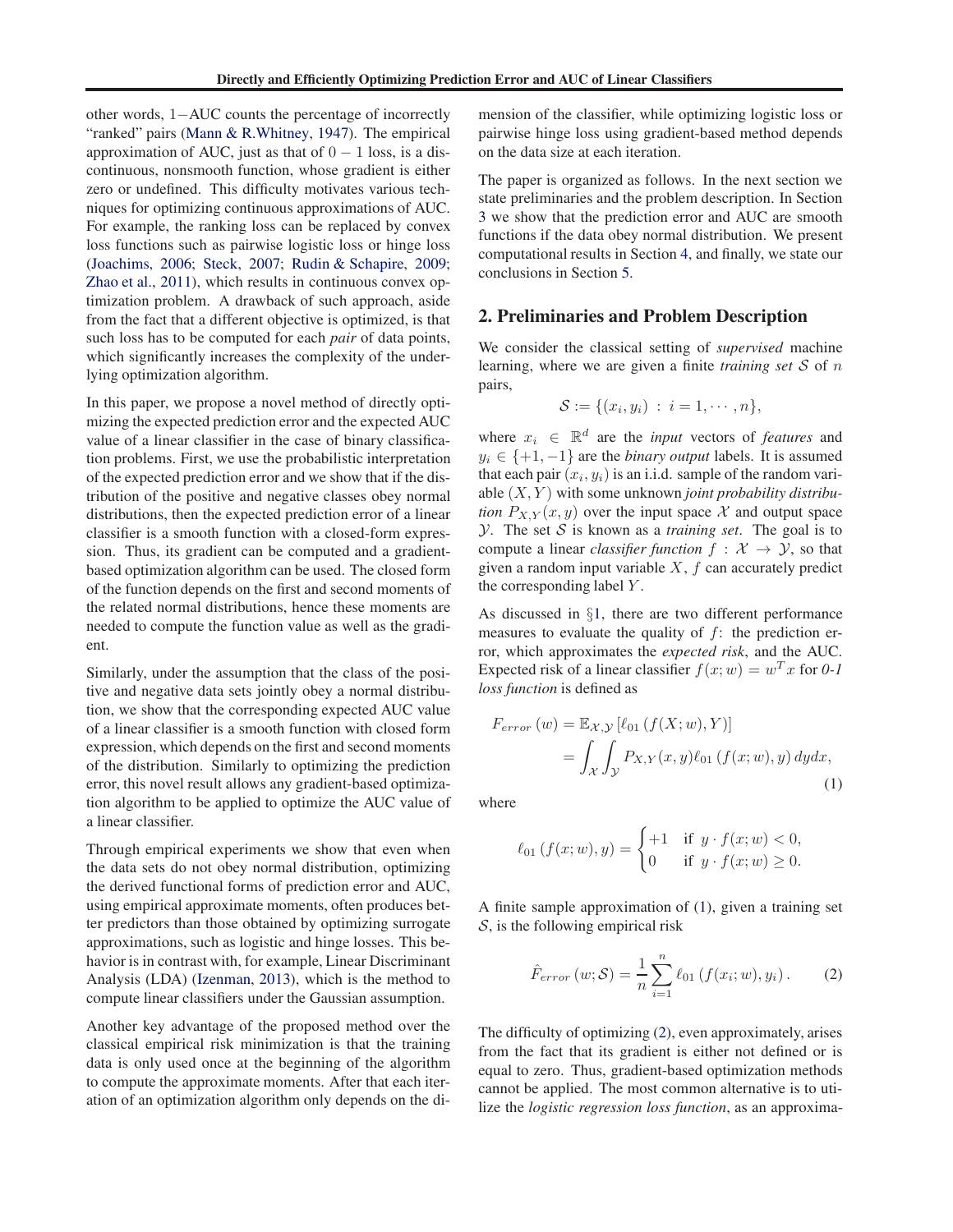<span id="page-3-0"></span>tion of the prediction error and solve the following unconstrained convex optimization problem

$$
\min_{w \in \mathbb{R}^d} \hat{F}_{log}(w) = \frac{1}{n} \sum_{i=1}^n \log \left( 1 + \exp(-y_i \cdot f(x_i; w)) \right) + \lambda r(w),
$$
\n(3)

where  $\lambda r(w)$  is the regularization term, with  $r(\cdot) = || \cdot ||_1$ or  $r(\cdot) = || \cdot ||_2$  as possible examples.

We now discuss the AUC function as the quality measure of a classifier, which is often the industry standard. For that let us define

$$
\mathcal{S}^+ := \{x : (x, y) \in \mathcal{S}, y = +1\}
$$
  
 :=  $\{x_i^+ : i = 1, \dots, n^+\}$ , where  $x_i^+ \in \mathbb{R}^d$  and  

$$
\mathcal{S}^- := \{x : (x, y) \in \mathcal{S}, y = -1\}
$$
  
 :=  $\{x_j^- : j = 1, \dots, n^-\}$ , where  $x_j^- \in \mathbb{R}^d$ .

Hence  $S^+$  and  $S^-$  are the sets of all positive and negative samples in  $S$ , respectively, and they contain only inputs x, instead of pairs  $(x, y)$ . Let  $|S^+| = n^+$  and  $|\mathcal{S}^{-}| = n^{-}$ . The AUC value of a classifier  $f(x; w)$ , given the positive set  $S^+$  and the negative set  $S^-$  can be obtained via Wilcoxon-Mann-Whitney (WMW) statistic result [\(Mann & R.Whitney,](#page-9-0) [1947\)](#page-9-0), e.g.,

$$
\hat{F}_{AUC}(w; \mathcal{S}^+, \mathcal{S}^-)
$$
\n
$$
= \frac{\sum_{i=1}^{n^+} \sum_{j=1}^{n^-} \mathbb{1} \left[ f(x_i^+; w) > f(x_j^-; w) \right]}{n^+ \cdot n^-},
$$
\n
$$
(4)
$$

where

$$
\mathbb{1}\left[f(x_i^+; w) > f(x_j^-; w)\right] \\
= \begin{cases} +1 & \text{if } f(x_i^+; w) > f(x_j^-; w), \\ 0 & \text{otherwise.} \end{cases}
$$

Now, let  $\mathcal{X}^+$  and  $\mathcal{X}^-$  denote the space of the positive and negative input vectors, respectively, so that  $x_i^+$  is an i.i.d. observation of the random variable  $X^+$  from  $\mathcal{X}^+$ and  $x_j^-$  is an i.i.d. observation of the random variable  $X^$ from  $\mathcal{X}^-$ . Then, given the joint probability distribution  $P_{X^+,X^-}(x^+,x^-)$ , the expected AUC function of a classifier  $f(x; w)$  is defined as

$$
F_{AUC}(w) = \mathbb{E}_{\mathcal{X}^+, \mathcal{X}^-} [\mathbb{1} [f(X^+; w) > f(X^-; w)]]
$$
  
= 
$$
\int_{\mathcal{X}^+} \int_{\mathcal{X}^-} P_{X^+, X^-}(x^+, x^-)
$$

$$
\cdot \mathbb{1} [f(x^+; w) > f(x^-; w)] dx^- dx^+.
$$
 (5)

The  $\hat{F}_{AUC}$   $(w; \mathcal{S}^+, \mathcal{S}^-)$  computed by (4) is an unbiased estimator of  $F_{AUC}(w)$ . Similarly to the empirical risk minimization, the problem of optimizing AUC value of a predictor is not straightforward since the gradient of this function is either zero or not defined. Thus, gradient-based optimization methods cannot be applied.

As in the case of prediction error, various techniques have been proposed to approximate the AUC with a surrogate function. In [\(Yan et al.](#page-9-0), [2003\)](#page-9-0), the indicator function  $\mathbb{1}[\cdot]$ in (4) is substituted with a *sigmoid surrogate function*, e.g.,  $1/\left(1+e^{-\beta\left(f(x^+;w)-f(x^-;w)\right)}\right)$  and a gradient descent algorithm is applied to this smooth approximation. The choice of the parameter  $\beta$  in the sigmoid function definition significantly affects the output of this approach; although a large value of  $\beta$  renders a closer approximation of the step function, it also results in large oscillations of the gradients, which in turn can cause numerical issues in the gradient descent algorithm. Similarly, as is discussed in [\(Rudin & Schapire,](#page-9-0) [2009\)](#page-9-0), *pairwise exponential loss* and *pairwise logistic loss* can be utilized as convex smooth surrogate functions of the indicator function  $\mathbb{1}[\cdot]$ . In these settings, any gradient-based optimization method can be used to optimize the resulting approximate AUC value. However, due to the required pairwise comparison of the value of  $f(\cdot; w)$ , for each positive and negative pair, the complexity of computing function value as well as the gradient will be of order of  $\mathcal{O}(n^+n^-)$ , which can be very expensive. In [\(Steck,](#page-9-0) [2007\)](#page-9-0), *pairwise hinge loss* has been used as a surrogate function, resulting the following approximate AUC value

$$
F_{hinge}(w)
$$
  
= 
$$
\frac{\sum_{i=1}^{n^+} \sum_{j=1}^{n^-} \max\{0, 1 - (f(x_j^-; w) - f(x_i^+; w))\}}{n^+ \cdot n^-}.
$$
 (6)

The advantage of pairwise hinge loss over other alternative approximations lies in the fact that the function values as well as the gradients of pairwise hinge loss can be computed in roughly  $\mathcal{O}(n \log(n))$  time, where  $n = n^+ + n^-$ , by first sorting all values  $f(x_j^-; w)$  and  $f(x_i^+; w)$ . One can utilize numerous stochastic gradient schemes to reduce the per-iteration complexity of optimizing surrogate AUC objectives, however, the approach we propose here achieves the same or better result with a simpler method.

In this paper, we propose to optimize alternative smooth approximations of expected risk and expected AUC, which display good accuracy and also have low computational cost. Towards that end, in the next section, we show that, if the data distribution is normal, then the expected risk and expected AUC of a linear classifier are both smooth functions with closed form expressions.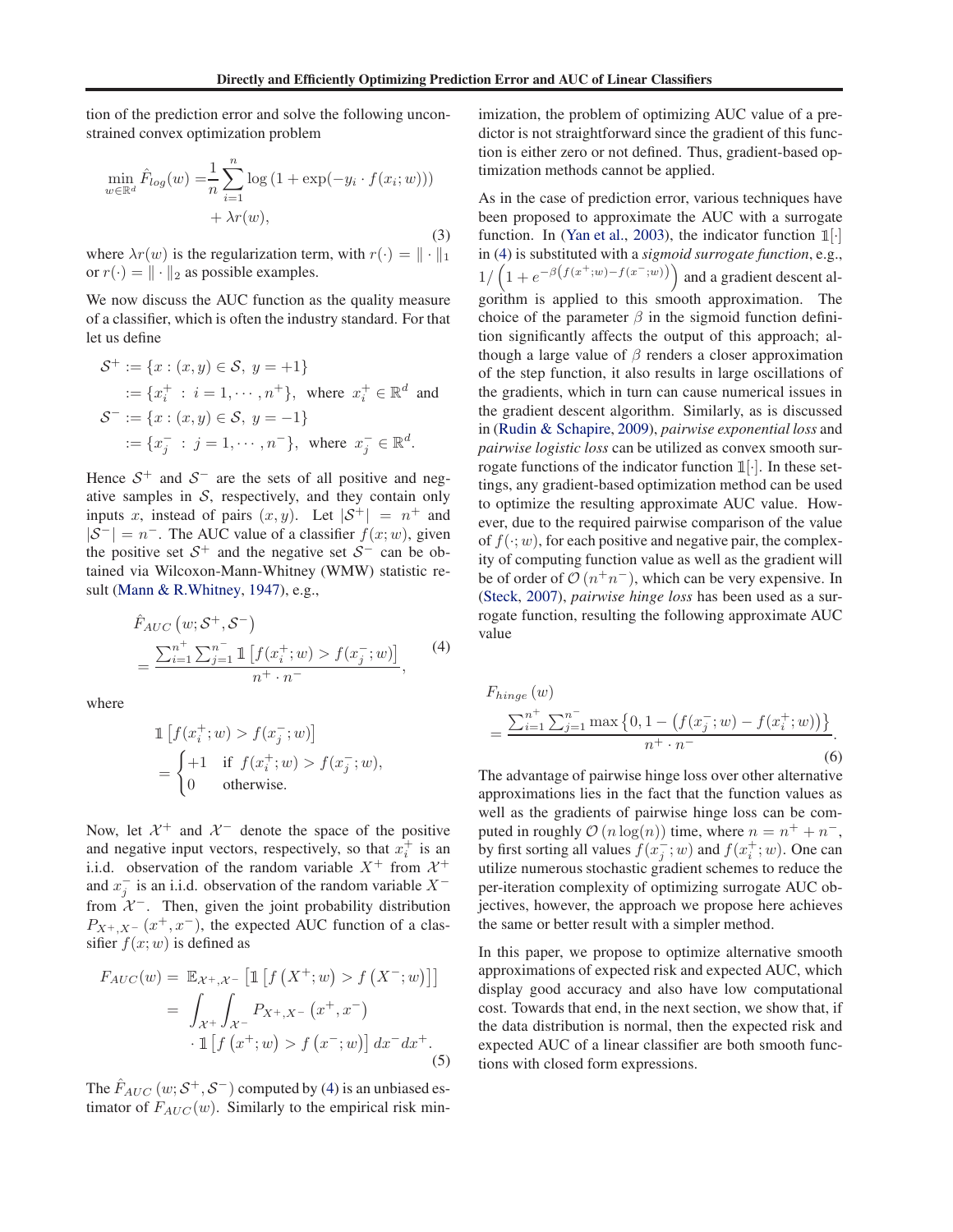#### <span id="page-4-0"></span>3. Prediction Error and AUC as Smooth Functions

Consider the probabilistic interpretation of the expected error, e.g.,

$$
F_{error}(w) = \mathbb{E}_{X,Y} [\ell_{01} (f(X; w), Y)]
$$
  
=  $P(Y \cdot w^T X < 0).$  (7)

We have the following simple lemma.

**Lemma 1** *Given the prior probabilities*  $P(Y = +1)$  *and*  $P(Y = -1)$  *we can write* 

$$
F_{error}(w) = P(Y \cdot w^T X < 0)
$$
\n
$$
= P(w^T X^+ \le 0) P(Y = +1)
$$
\n
$$
+ (1 - P(w^T X^- \le 0)) P(Y = -1),
$$

*where* X<sup>+</sup> *and* X<sup>−</sup> *are random variables from positive and negative classes, respectively.*

Based on the result of Lemma 1,  $F_{error}(w)$  is a continuous and smooth function if the Cumulative Distribution Function (CDF) of the random variable  $w^T X$  is a continuous smooth function. In general, it is possible to derive smoothness of the CDF of  $w^T X$  for a variety of distributions, which will imply that in principal, continuous optimization techniques can be applied to optimize  $F_{error}(w)$ . However, to use gradient-based methods it is necessary to obtain an estimate of the gradient of  $F_{error}(w)$ . Here, we show that under the Gaussian assumption, gradients of  $F_{error}(w)$  have a closed form expression.

We now state Theorem 3.3.3 from [\(Tong,](#page-9-0) [1990\)](#page-9-0), which shows that the family of multivariate Gaussian distributions is closed under linear transformations.

**Theorem 1** *If*  $X \sim \mathcal{N}(\mu, \Sigma)$  *and*  $X$  *is in*  $\mathbb{R}^d$  *and*  $Z =$  $CX + b$ , for any  $C \in \mathbb{R}^{m \times d}$  and  $b \in \mathbb{R}^m$ , then  $Z \sim$  $\mathcal{N}\left(C\mu+b, C\Sigma C^T\right)$ .

In the following theorem we derive the closed form expression for the expected risk under the Gaussian assumption.

Theorem 2 *Suppose that both the positive and the negative class each obeys a normal distribution, i.e.,*

$$
X^{+} \sim \mathcal{N}\left(\mu^{+}, \Sigma^{+}\right) \quad \text{and} \quad X^{-} \sim \mathcal{N}\left(\mu^{-}, \Sigma^{-}\right). \tag{8}
$$

*Then,*

$$
F_{error}(w) = P(Y = +1) (1 - \phi (\mu_{Z^+} / \sigma_{Z^+}))
$$
  
+ P(Y = -1) \phi (\mu\_{Z^-} / \sigma\_{Z^-}), (9)

*where*  $\mu_{Z^+} = w^T \mu^+$ ,  $\sigma_{Z^+} = \sqrt{w^T \Sigma^+ w}$ ,  $\mu_{Z^-} = w^T \mu^-$ , and  $\sigma_{Z^-} = \sqrt{w^T \Sigma^- w}$ , and  $\phi$  is the CDF  $\int_{-\infty}^{x} \frac{1}{\sqrt{2\pi}} \exp(-\frac{1}{2}t^2) dt$ , for  $\forall x \in \mathbb{R}$ . *of the standard normal distribution, so that*  $\phi(x)$  = In Theorem 3 we show that the explicit derivative of  $F_{error}(w)$  over w can be obtained. To this end, first we need to state the first derivative of the cumulative function  $\phi(f(w))$ , where  $f(w) = w^T \hat{\mu} / \sqrt{w^T \hat{\Sigma} w}$ , as is summarized in Lemma 2.

Lemma 2 *The first derivative of the cumulative function*

$$
\phi(g(w)) = \int_{-\infty}^{g(w)} \frac{1}{\sqrt{2\pi}} \exp\left(-\frac{1}{2}t^2\right) dt,
$$

with  $g(w) = \frac{w^T \hat{\mu}}{\sqrt{w^T \hat{\mathbf{y}}}}$  $\frac{w^2 \mu}{w^T \hat{\Sigma} w}$  is

$$
\frac{d}{dw}\phi(g(w)) = \frac{1}{\sqrt{2\pi}} \exp\left(-\frac{1}{2}\left(\frac{w^T \hat{\mu}}{\sqrt{w^T \hat{\Sigma} w}}\right)^2\right)
$$

$$
\left(\frac{\sqrt{w^T \hat{\Sigma} w} \cdot \hat{\mu} - \frac{w^T \hat{\mu}}{\sqrt{w^T \hat{\Sigma} w}} \cdot \hat{\Sigma}w}{w^T \hat{\Sigma} w}\right).
$$

Theorem 3 *The derivative of the smooth function* Ferror(w) *is defined as*

$$
\nabla_{w} F_{error}(w)
$$
\n
$$
= P(Y = -1) \frac{1}{\sqrt{2\pi}} \exp\left(-\frac{1}{2} \left(\frac{\mu_Z}{\sigma_Z}\right)^2\right)
$$
\n
$$
\cdot \left(\frac{\sigma_Z - \mu^2 - \frac{\mu_Z}{\sigma_Z} \cdot \Sigma^{-}w}{\sigma_Z^2}\right)
$$
\n
$$
- P(Y = +1) \frac{1}{\sqrt{2\pi}} \exp\left(-\frac{1}{2} \left(\frac{\mu_Z}{\sigma_Z}\right)^2\right)
$$
\n
$$
\cdot \left(\frac{\sigma_Z + \mu^2 - \frac{\mu_Z}{\sigma_Z^2} \cdot \Sigma^{+}w}{\sigma_Z^2 + w}\right),
$$

*where*  $\mu_{Z^-}$ ,  $\sigma_{Z^-}$ ,  $\mu_{Z^+}$ , and  $\sigma_{Z^+}$  are defined in Theorem 2.

For the rest of this section, we show that  $F_{AUC}(w)$  is a smooth function and derive its closed form expression under the Gaussian assumption. First, let us restate [\(5\)](#page-3-0) using probabilistic interpretation, e.g.,

$$
F_{AUC}(w) = 1 - AUC(f)
$$
  
= 1 -  $\mathbb{E}_{X^+, X^-}$  [1 [f (X^+; w) > f (X^-; w)]]  
= 1 - P (w^T X^+ > w^T X^-)  
= 1 - P (w^T (X^- - X^+) < 0). (10)

As in the case of  $F_{error}(w)$ , the smoothness of  $F_{AUC}(w)$  follows from the smoothness of the CDF of  $w^T (X^- - X^+)$ . We will also use *Corollary 3.3.1* from [\(Tong,](#page-9-0) [1990\)](#page-9-0), stated as what follows.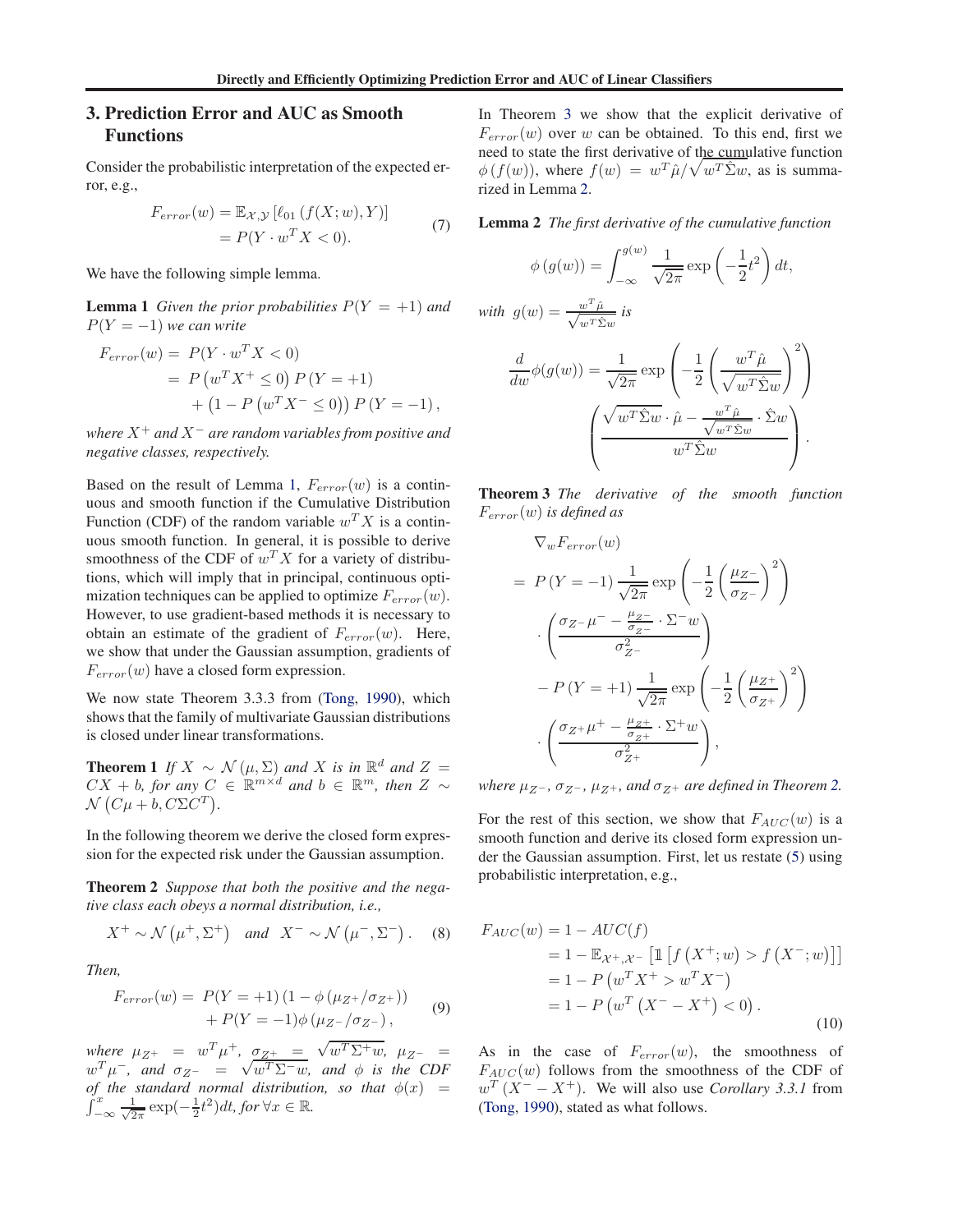<span id="page-5-0"></span>Theorem 4 *If two* <sup>d</sup>−*dimensional random vectors* <sup>X</sup><sup>+</sup> *and* X<sup>−</sup> *have a joint multivariate Gaussian distribution, such that*

$$
\begin{pmatrix} X^+ \\ X^- \end{pmatrix} \sim \mathcal{N} \left( \mu, \Sigma \right), \tag{11}
$$

where 
$$
\mu = \begin{pmatrix} \mu^+ \\ \mu^- \end{pmatrix}
$$
 and  $\Sigma = \begin{pmatrix} \Sigma^{++} & \Sigma^{+-} \\ \Sigma^{-+} & \Sigma^{--} \end{pmatrix}$ .

*Then, the marginal distributions of*  $X^+$  *and*  $X^-$  *are normal distributions with the following properties*

$$
X^+ \sim \mathcal{N}\left(\mu^+, \Sigma^{++}\right) \quad \text{and} \quad X^- \sim \mathcal{N}\left(\mu^-, \Sigma^{--}\right).
$$

Further, we need to use *Corollary 3.3.3* in [\(Tong,](#page-9-0) [1990](#page-9-0)).

**Theorem 5** *Consider two random vectors*  $X^+$  *and*  $X^-$ *, as defined in* (11), then for any vector  $w \in \mathbb{R}^d$ , we have

$$
Z = w^T \left( X^- - X^+ \right) \sim \mathcal{N} \left( \mu_Z, \sigma_Z \right), \quad \text{where} \tag{12}
$$

$$
\mu_Z = w^T \left( \mu^- - \mu^+ \right) \text{ and}
$$
  
\n
$$
\sigma_Z = \sqrt{w^T \left( \Sigma^{--} + \Sigma^{++} - \Sigma^{-+} - \Sigma^{+-} \right) w}.
$$
 (13)

Now, in what follows, we derive the formula for  $F_{AUC}(w)$ under the Gaussian assumption.

**Theorem 6** *If two random vectors*  $X^+$  *and*  $X^-$  *have a joint normal distribution as is defined in Theorem [4,](#page-4-0) then we have*

$$
F_{AUC}(w) = 1 - \phi\left(\frac{\mu_Z}{\sigma_Z}\right),\tag{14}
$$

*where* φ *is the CDF of the standard normal distribution, so that*  $\phi(x) = \int_{-\infty}^{x} \frac{1}{\sqrt{2\pi}} \exp(-\frac{1}{2}t^2) dt$ , for  $\forall x \in \mathbb{R}$  and  $\mu_Z$ *and*  $\sigma_Z$  *are defined in* (13).

In Theorem 6, since the CDF of the standard normal distribution  $\phi(\cdot)$  is a smooth function, we can conclude that for linear classifiers, the corresponding  $F_{AUC}(w)$  is a smooth function of  $w$ . Moreover, it is possible to compute the derivative of this function, if the first and second moments of the normal distribution are known, as is stated in the following theorem.

Theorem 7 *The derivative of the smooth function* FAUC (w) *is defined as*

$$
\nabla_w F_{AUC}(w)
$$
\n
$$
= -\frac{1}{\sqrt{2\pi}} \exp\left(-\frac{1}{2}\left(\frac{\mu_Z}{\sigma_Z}\right)^2\right) \left(\frac{\sigma_Z \cdot \hat{\mu} - \frac{\mu_Z}{\sigma_Z} \cdot \hat{\Sigma}w}{\sigma_Z^2}\right)
$$

*where*  $\hat{\mu} = \mu^- - \mu^+$  *and*  $\hat{\Sigma} = \Sigma^{--} + \Sigma^{++} - \Sigma^{-+} - \Sigma^{+-}$ , *and*  $\mu_Z$  *and*  $\sigma_Z$  *are defined in* (13)*.* 

In the next section, we will apply the classical *gradient descent with backtracking line search* to optimize the expected risk and the expected AUC directly and compare the results of this optimization to optimizing  $F_{log}(w)$  and  $F_{hinge}(w)$ , respectively. We apply our method to standard data sets for which Gaussian assumption may not hold. It is important to note that our proposed method relies on the assumption that  $w^T X$  and  $w^T (X^- - X^+)$  are Gaussian random variables with moments that are derived from the moments of the original distribution of  $X$ . In [\(Fisher & Sen,](#page-9-0) [1994\)](#page-9-0), it is shown that the distribution of the sums of partially dependent random variables approach normal distribution under some conditions of the dependency. Based on these results we believe that while the data itself may not be Gaussian, the random variables  $w^T X$  and  $w^T (X^- - X^+)$ may have a nearly normal distribution whose CDF is well approximated by the CDF in Theorems [2](#page-4-0) and 5, respectively. To support our observation further, we compared the linear classifiers obtained by our proposed methods to those obtained by LDA which is a well-known method to produce linear classifiers under the Gaussian assumption. We observed that the accuracy obtained by the LDA classifiers is significantly worse than that of obtained by either our approach or by optimizing surrogate loss function. Hence, we conclude that the behavior of our proposed approach is not strongly dependent on the original Gaussian assumption. Theoretical justification of this claim is a subject for the future research.

#### 4. Numerical Analysis

First we compare the performance of the linear classifiers obtained by directly optimizing the expected risk versus those obtained by regularized logistic regression. We use gradient descent as is stated in Algorithm 1.

#### Algorithm 1 Gradient Descent with Backtracking Line Search

1: Initialize  $w_0 \in \mathbb{R}^d$ , and choose  $c \in (0,1)$ , and  $\beta \in$  $(0, 1)$ .

**2:** for  $i = 1, 2, \cdots$  do

- 3: Choose  $\alpha_k^0$  and define  $\alpha_k := \alpha_k^0$ .
- 4: Compute the trial point

$$
w_k^{trial} \leftarrow w_{k-1} - \alpha_k \nabla_w F(w_k).
$$

5: while 
$$
F(w_k^{trial}) > F(w_k) + c\alpha_k \|\nabla_w F(w_k)\|^2
$$
 do

6: Set 
$$
\alpha_k \leftarrow \beta \alpha_k
$$
.

7: Compute  $w_k^{trial} \leftarrow w_{k-1} - \alpha_k \nabla_w F(w_k)$ .

8: end while.

8: end for.

.

We perform Algorithm 1 to  $F(w) = F_{error}(w)$  defined in [\(9\)](#page-4-0), and to  $F(w) = F_{log}(w)$  defined in [\(3\)](#page-3-0).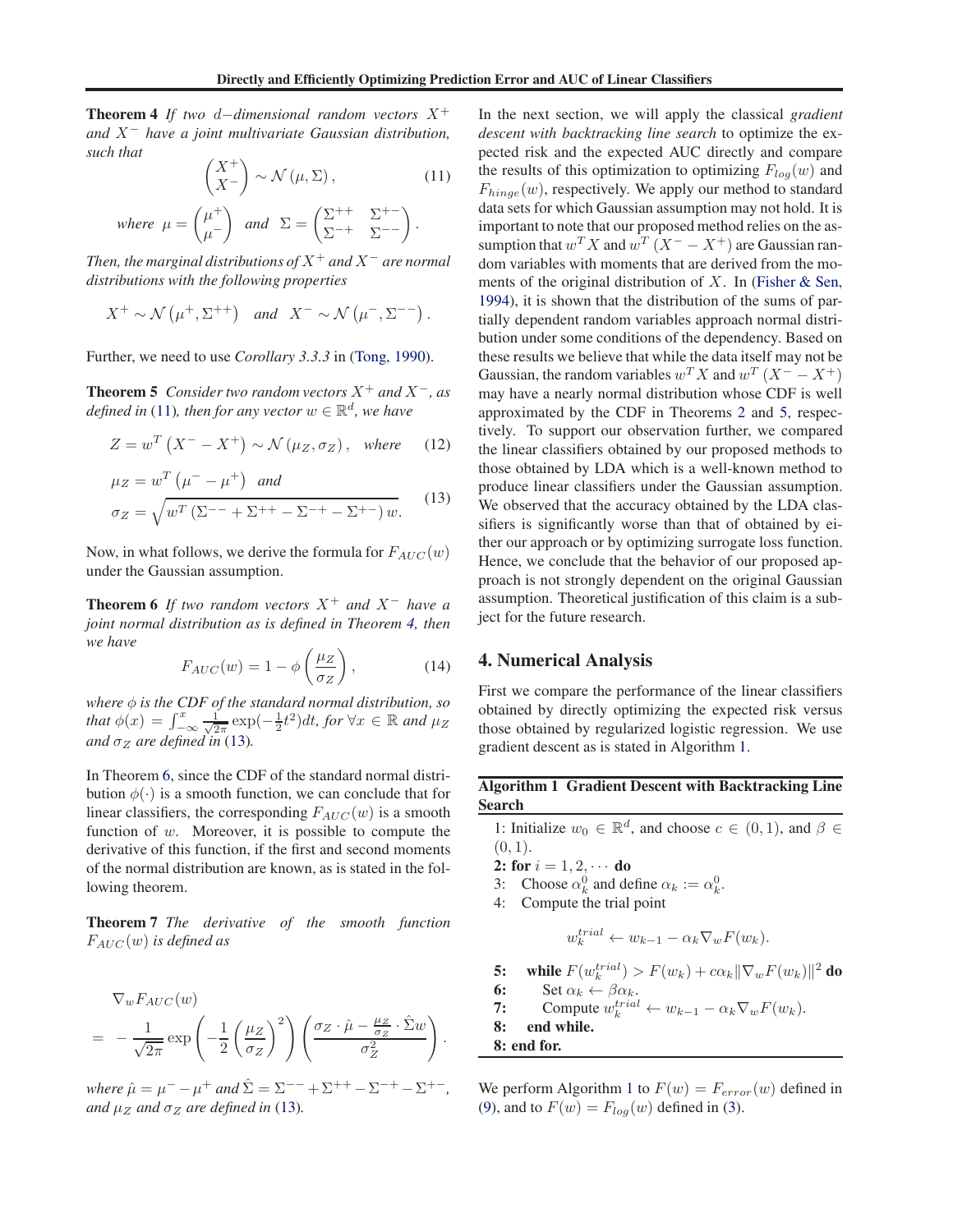<span id="page-6-0"></span> $F_{error}(w)$  is a nonconvex function, thus in an attempt to avoid bad local minima we generate a starting point as follows

$$
w_0 = \frac{\bar{w}_0}{\|\bar{w}_0\|}
$$
, where  $\bar{w}_0 = \mu^+ - \frac{\mu^{-T} \mu^+}{\|\mu^-\|^2} \mu^-$ .

We set the parameters of Algorithm [1](#page-5-0) as  $c = 10^{-4}$ ,  $\beta = 0.5$ , and  $\sigma_k^0 = 1$  and terminate the algorithm when  $\|\nabla_w F(w_k)\| < 10^{-7} \|\nabla_w F(w_0)\|$  or when the maximum number of iterations 250 is reached. For the logistic regres-sion, the regularization parameter in [\(3\)](#page-3-0) is set as  $\lambda = 1/n$ , and the initial point  $w_0$  is selected randomly, since the optimization problem is convex.

All experiments, implemented in Python 2.7.11, were performed on a computational cluster consisting of 16-cores AMD Operation, 2.0 GHz nodes with 32 Gb of memory.

We considered artificial data sets generated from normal distribution and real data sets. We have generated 9 different artificial Gaussian data sets of various dimensions using random first and second moments, summarized in Table 1. Moreover, we generated data sets with some percentage of outliers by swapping a specified percentage of positive and negative examples.

Table 1. Artificial data sets statistics.  $d$ : number of features,  $n$ : number of data points,  $P^+$ ,  $P^-$  : prior probabilities, out : percentage of outlier data points.

| Name              | d.   | $\eta$ | D+   |      | $out\%$  |
|-------------------|------|--------|------|------|----------|
| $data_1$          | 500  | 5000   | 0.05 | 0.95 |          |
| data <sub>2</sub> | 500  | 5000   | 0.35 | 0.65 | 5        |
| data <sub>3</sub> | 500  | 5000   | 0.5  | 0.5  | 10       |
| $data_4$          | 1000 | 5000   | 0.15 | 0.85 | 0        |
| data <sub>5</sub> | 1000 | 5000   | 0.4  | 0.6  | 5        |
| data <sub>6</sub> | 1000 | 5000   | 0.5  | 0.5  | 10       |
| data              | 2500 | 5000   | 0.1  | 0.9  | $\Omega$ |
| $data_{8}$        | 2500 | 5000   | 0.35 | 0.65 | 5        |
| data <sub>9</sub> | 2500 | 5000   | 0 5  | 0 5  | 10       |

The corresponding numerical results are summarized in Table 2, where we used 80 percent of the data points as the training data and the rest as the test data. The reported average accuracy is based on 20 runs for each data set. When minimizing  $F_{error}(w)$ , we used the exact moments from which the data set was generated, and also the approximate moments, empirically obtained through the sampled data points.

We see in Table 2 that, as expected, minimizing  $F_{error}(w)$  using the exact moments produces linear classifiers with superior performance overall, while minimizing  $F_{error}(w)$  using approximate moments outperforms minimizing  $F_{log}(w)$ . In Table 2, the bold numbers indicate the average testing accuracy attained by minimizing  $F_{error}(w)$ 

using approximate moments, when this accuracy is significantly better than that obtained by minimizing  $F_{log}(w)$ . Note also that minimizing  $F_{error}(w)$  requires less time than minimizing  $F_{log}(w)$ .

Table 2.  $F_{error}(w)$  vs.  $F_{log}(w)$  minimization via Algorithm [1](#page-5-0) on artificial data sets.

|      |                   | $F_{error}(w)$ Min. |             | $F_{error}(w)$ Min. |        | $F_{log}(w)$ Min. |        |
|------|-------------------|---------------------|-------------|---------------------|--------|-------------------|--------|
| Data | <b>Exact</b>      |                     | Approximate |                     |        |                   |        |
|      |                   | moments             |             | moments             |        |                   |        |
|      |                   | Accuracy Time(s)    |             | Accuracy Time(s)    |        | Accuracy Time(s)  |        |
|      | $data_1$          | 0.9965              | 0.25        | 0.9907              | 1.04   | 0.9897            | 3.86   |
|      | data <sub>2</sub> | 0.9905              | 0.26        | 0.9806              | 0.86   | 0.9557            | 13.72  |
|      | data <sub>3</sub> | 0.9884              | 0.03        | 0.9745              | 1.28   | 0.9537            | 15.79  |
|      | data <sub>4</sub> | 0.9935              | 0.63        | 0.9791              | 5.51   | 0.9782            | 10.03  |
|      | data <sub>5</sub> | 0.9899              | 5.68        | 0.9716              | 10.86  | 0.9424            | 28.29  |
|      | data <sub>6</sub> | 0.9904              | 0.83        | 0.9670              | 5.18   | 0.9291            | 25.47  |
|      | data <sub>7</sub> | 0.9945              | 4.79        | 0.9786              | 32.75  | 0.9697            | 43.20  |
|      | data <sub>8</sub> | 0.9901              | 9.96        | 0.9290              | 119.64 | 0.9263            | 104.94 |
|      | data <sub>9</sub> | 0.9899              | 1.02        | 0.9249              | 68.91  | 0.9264            | 123.85 |
|      |                   |                     |             |                     |        |                   |        |

Further, we used 19 real data sets downloaded from LIB-SVM website<sup>1</sup> and UCI machine learning repository<sup>2</sup>, summarized in Table 3. We have normalized the data sets so that each dimension has mean 0 and variance 1. The data sets from UCI machine learning repository with categorical features are transformed into grouped binary features.

Table 3. Real data sets statistics.  $d:$  number of features,  $n:$  number of data points,  $P^+$ ,  $P^-$ : prior probabilities,  $AC$ : attribute characteristics.

| Name              | AC     | d    | $\boldsymbol{n}$ | $P^+$ | $P^-$ |
|-------------------|--------|------|------------------|-------|-------|
| fourclass         | real   | 2    | 862              | 0.35  | 0.65  |
| svmguide1         | real   | 4    | 3089             | 0.35  | 0.65  |
| diabetes          | real   | 8    | 768              | 0.35  | 0.65  |
| shuttle           | real   | 9    | 43500            | 0.22  | 0.78  |
| vowel             | int    | 10   | 528              | 0.09  | 0.91  |
| magic04           | real   | 10   | 19020            | 0.35  | 0.65  |
| poker             | int    | 11   | 25010            | 0.02  | 0.98  |
| letter            | int    | 16   | 20000            | 0.04  | 0.96  |
| segment           | real   | 19   | 210              | 0.14  | 0.86  |
| svmguide3         | real   | 22   | 1243             | 0.23  | 0.77  |
| ijcnn1            | real   | 22   | 35000            | 0.1   | 0.9   |
| german            | real   | 24   | 1000             | 0.3   | 0.7   |
| landsat satellite | int    | 36   | 4435             | 0.09  | 0.91  |
| sonar             | real   | 60   | 208              | 0.5   | 0.5   |
| a9a               | binary | 123  | 32561            | 0.24  | 0.76  |
| w8a               | binary | 300  | 49749            | 0.02  | 0.98  |
| mnist             | real   | 782  | 100000           | 0.1   | 0.9   |
| colon-cancer      | real   | 2000 | 62               | 0.35  | 0.65  |
| gisette           | real   | 5000 | 6000             | 0.49  | 0.51  |

Table [4](#page-7-0) summarizes the performance comparison between

<sup>&</sup>lt;sup>1</sup>https://www.csie.ntu.edu.tw/~cjlin/libsvmtools/dataset<br><sup>2</sup>http://archive.ics.usi.edu/ml/  $^{2}$ <http://archive.ics.uci.edu/ml/>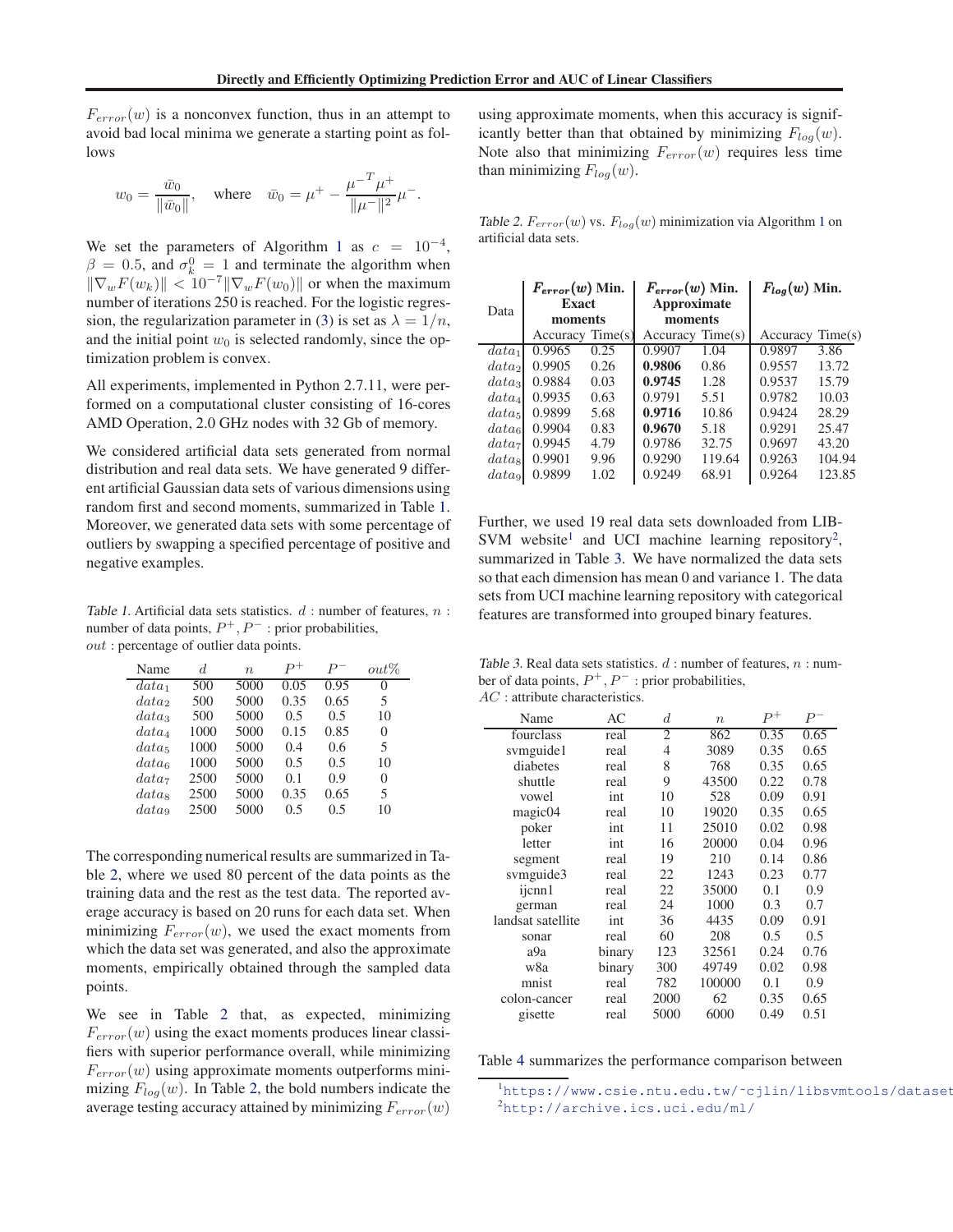<span id="page-7-0"></span>the linear classifiers obtained by minimizing  $F_{error}(w)$ versus  $F_{log}(w)$ . We used *five-fold cross-validation* and repeated each experiment four times, and the average test accuracy over the 20 runs are reported for each problem.

Table 4.  $F_{error}(w)$  vs.  $F_{log}(w)$  minimization via Algorithm [1](#page-5-0) on real data sets.

| Data              | $F_{error}(w)$    |        | $F_{log}(w)$      |        |  |
|-------------------|-------------------|--------|-------------------|--------|--|
|                   | Accuracy Time (s) |        | Accuracy Time (s) |        |  |
| fourclass         | 0.8782            | 0.02   | 0.8800            | 0.12   |  |
| symguide1         | 0.9735            | 0.42   | 0.9506            | 0.28   |  |
| diabetes          | 0.8832            | 1.04   | 0.8839            | 0.13   |  |
| shuttle           | 0.8920            | 0.01   | 0.9301            | 4.05   |  |
| vowel             | 0.9809            | 0.91   | 0.9826            | 0.11   |  |
| magic04           | 0.8867            | 0.66   | 0.8925            | 1.75   |  |
| poker             | 0.9897            | 0.17   | 0.9897            | 10.96  |  |
| letter            | 0.9816            | 0.01   | 0.9894            | 4.51   |  |
| segment           | 0.9316            | 0.17   | 0.9915            | 0.36   |  |
| symguide3         | 0.9118            | 0.39   | 0.8951            | 0.17   |  |
| ijcnn1            | 0.9512            | 0.01   | 0.9518            | 4.90   |  |
| german            | 0.8780            | 1.09   | 0.8826            | 0.62   |  |
| landsat satellite | 0.9532            | 0.01   | 0.9501            | 3.30   |  |
| sonar             | 0.8926            | 0.49   | 0.8774            | 0.92   |  |
| a9a               | 0.9193            | 0.98   | 0.9233            | 11.45  |  |
| w8a               | 0.9851            | 0.36   | 0.9876            | 24.16  |  |
| mnist             | 0.9909            | 3.79   | 0.9938            | 136.83 |  |
| colon cancer      | 0.9364            | 15.92  | 0.8646            | 1.20   |  |
| gisette           | 0.9782            | 310.72 | 0.9706            | 136.71 |  |

As we can see in Table 4, the linear classifier obtained by minimizing  $F_{error}(w)$  has comparable test accuracy to the one obtained from minimizing  $F_{log}(w)$  in 13 cases out of 19. In 4 cases minimizing  $F_{error}(w)$  surpasses minimizing  $F_{log}(w)$  in terms of the average test accuracy, while performs worse in the case of the 2 remaining data sets. Finally, we note that the solution time of optimizing  $F_{error}(w)$  is significantly less than that of optimizing  $F_{log}(w)$  when d is smaller than n.

Figure 1 illustrates the progress of the linear classifiers obtained through these two different approaches in terms of the average test accuracy over iterations. In Figure 1 we selected the data sets in which minimizing  $F_{error}(w)$  has a better performance in terms of the final test accuracy compared to minimizing  $F_{log}(w)$  or vice versa. We note that in two cases where optimizing  $F_{error}(w)$  performs worse than minimizing  $F_{log}(w)$ , the algorithm achieved its best  $F_{error}(w)$  value during the first few iterations and then stalled. This may be due to the inaccurate gradient or simply a local minimum. Improving our method for such cases is subject of future work.

The comparison with LDA can be found in the Appendix.



Figure 1. Performance of minimizing  $F_{error}(w)$  vs.  $F_{log}(w)$  via Algorithm [1.](#page-5-0)

We now turn to comparing the performance of linear classifiers obtained by optimizing the AUC function, e.g.,  $F(w) = F_{AUC}(w)$  defined in [\(14\)](#page-5-0) and its approximation via pairwise hinge loss, e.g.,  $F(w) = F_{hinge}(w)$  as is defined in [\(6\)](#page-3-0). The setting of the parameters and the type of the artificial and real data sets are the same as in Tables [1](#page-6-0) and [3.](#page-6-0)

The results for artificial data sets are summarized in Table [5](#page-8-0) as the same manner of Table [2,](#page-6-0) except that we report the AUC value as the performance measure of the resulting classifiers. As we can see in Table [5,](#page-8-0) in the process of minimizing  $F_{AUC}(w)$ , the only advantage of using the exact moments rather than the approximate moments is in terms of the solution time, since both approaches result in comparable average AUC values. On the other hand, the performance of the linear classifier obtained through minimizing  $F_{AUC}(w)$  using approximate moments surpasses that of the classifier obtained via minimizing  $F_{hinge}(w)$ , both in terms of the average AUC value as well as the required solution time.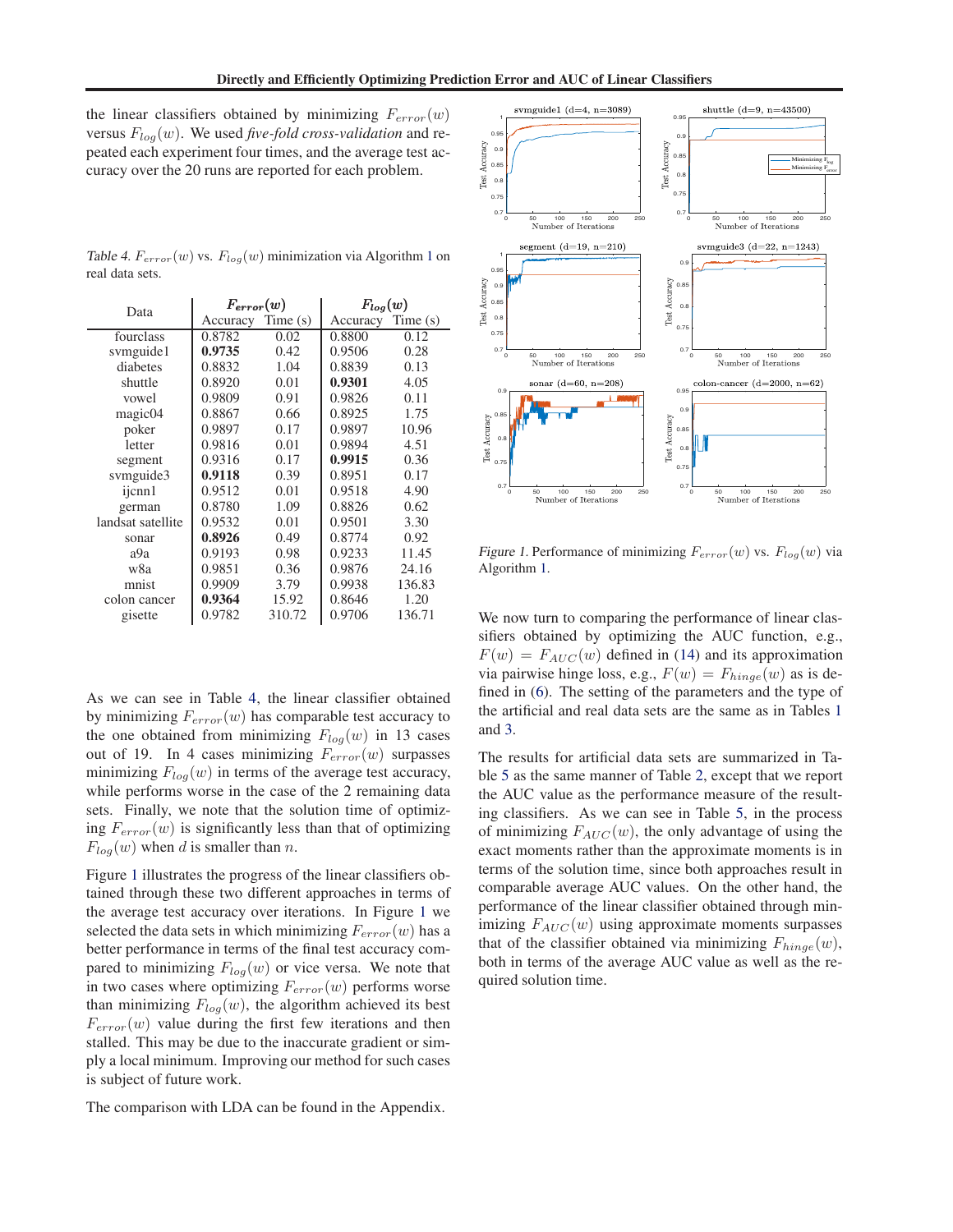<span id="page-8-0"></span>Table 5.  $F_{AUC}(w)$  vs.  $F_{hinge}(w)$  minimization via Algorithm [1](#page-5-0) on artificial data sets.

| Data              | $F_{AUC}(w)$ Min.<br><b>Exact</b><br>moments |         | $F_{AUC}(w)$ Min.<br>Approximate<br>moments |         | $F_{hinge}(w)$ Min. |         |
|-------------------|----------------------------------------------|---------|---------------------------------------------|---------|---------------------|---------|
|                   | <b>AUC</b>                                   | Time(s) | <b>AUC</b>                                  | Time(s) | <b>AUC</b>          | Time(s) |
| $data_1$          | 0.9972                                       | 0.01    | 0.9941                                      | 0.23    | 0.9790              | 5.39    |
| data <sub>2</sub> | 0.9963                                       | 0.01    | 0.9956                                      | 0.22    | 0.9634              | 159.23  |
| data <sub>3</sub> | 0.9965                                       | 0.01    | 0.9959                                      | 0.24    | 0.9766              | 317.44  |
| $data_4$          | 0.9957                                       | 0.02    | 0.9933                                      | 0.83    | 0.9782              | 23.36   |
| data <sub>5</sub> | 0.9962                                       | 0.02    | 0.9951                                      | 0.80    | 0.9589              | 110.26  |
| data <sub>6</sub> | 0.9962                                       | 0.02    | 0.9949                                      | 0.82    | 0.9470              | 275.06  |
| data <sub>7</sub> | 0.9965                                       | 0.08    | 0.9874                                      | 4.61    | 0.9587              | 28.31   |
| $data_{8}$        | 0.9966                                       | 0.07    | 0.9929                                      | 4.54    | 0.9514              | 104.16  |
| data <sub>9</sub> | 0.9962                                       | 0.08    | 0.9932                                      | 4.54    | 0.9463              | 157.62  |

Table 6 summarizes the results on real data sets, in a manner similar to Table [4,](#page-7-0) while, again using AUC of the resulting classifier as the performance measure. As we can see in Table 6, the average AUC values of the linear classifiers obtained through minimizing  $F_{AUC}(w)$  and  $F_{hinge}(w)$  are comparable in 14 cases out of 19, in 4 cases minimizing  $F_{AUC}(w)$  performs better than minimizing  $F_{hinge}(w)$  in terms of the average test AUC, while their performance is worse in the remaining 2 cases, where the algorithm stalled after a few iterations of optimizing  $F_{AUC}(w)$  as is shown in Figure 2. In terms of solution time, minimizing  $F_{AUC}(w)$  significantly outperforms minimizing  $F_{hinge}(w)$ , due to the high per-iteration complexity dependence on *n* of  $F_{hinge}(w)$  minimization.

Table 6.  $F_{AUC}(w)$  vs.  $F_{hinge}(w)$  minimization via Algorithm [1](#page-5-0) on real data sets.

| Data              | $F_{AUC}(w)$ Min. |         | $F_{hinge}(w)$ Min. |            |
|-------------------|-------------------|---------|---------------------|------------|
|                   | <b>AUC</b>        | Time(s) | AUC                 | Time(s)    |
| fourclass         | 0.8362            | 0.01    | 0.8362              | 6.81       |
| svmguide1         | 0.9717            | 0.06    | 0.9863              | 35.09      |
| diabetes          | 0.8311            | 0.03    | 0.8308              | 12.48      |
| shuttle           | 0.9872            | 0.11    | 0.9861              | 2907.84    |
| vowel             | 0.9585            | 0.12    | 0.9765              | 2.64       |
| magic04           | 0.8382            | 0.11    | 0.8419              | 1391.29    |
| poker             | 0.5054            | 0.11    | 0.5069              | 1104.56    |
| letter            | 0.9830            | 0.12    | 0.9883              | 121.49     |
| segment           | 0.9948            | 0.21    | 0.9992              | 4.23       |
| symguide3         | 0.8013            | 0.34    | 0.7877              | 23.89      |
| ijcnn1            | 0.9269            | 0.08    | 0.9287              | 2675.67    |
| german            | 0.7938            | 0.14    | 0.7919              | 32.63      |
| landsat satellite | 0.7587            | 0.43    | 0.7458              | 193.46     |
| sonar             | 0.8214            | 0.88    | 0.8456              | 2.15       |
| a9a               | 0.9004            | 0.92    | 0.9027              | 15667.87   |
| w8a               | 0.9636            | 0.54    | 0.9643              | 5353.23    |
| mnist             | 0.9943            | 0.64    | 0.9933              | 28410.2393 |
| colon cancer      | 0.8942            | 2.50    | 0.8796              | 0.05       |
| gisette           | 0.9957            | 31.32   | 0.9858              | 3280.38    |



Figure 2. Performance of minimizing  $F_{AUC}(w)$  vs.  $F_{hinge}(w)$ via Algorithm [1.](#page-5-0)

More comprehensive numerical results are provided in the appendix, including the standard deviation of the test accuracy and test AUC.

#### 5. Conclusion

In this work, we showed that under the Gaussian assumption, the expected prediction error and AUC of linear predictors in binary classification are smooth functions whose derivatives can be computed using the first and second moments of the related normal distribution. We then show that empirical moments of real data sets (not necessarily Gaussian) can be utilized to obtain approximate derivatives. This implies that gradient-based optimization approach can be used to optimize the prediction error and AUC function. In this work, for simplicity, we used gradient descent with backtracking line search and we demonstrated the efficiency of directly optimizing prediction error and AUC function compared to their approximations–logistic regression and pairwise hinge loss, respectively. The main advantage of these approaches is that the proposed objective functions and their derivatives are independent of the size of the data sets. Clearly more efficient second-order methods can also be utilized for optimizing these functions, which is a subject for the future research.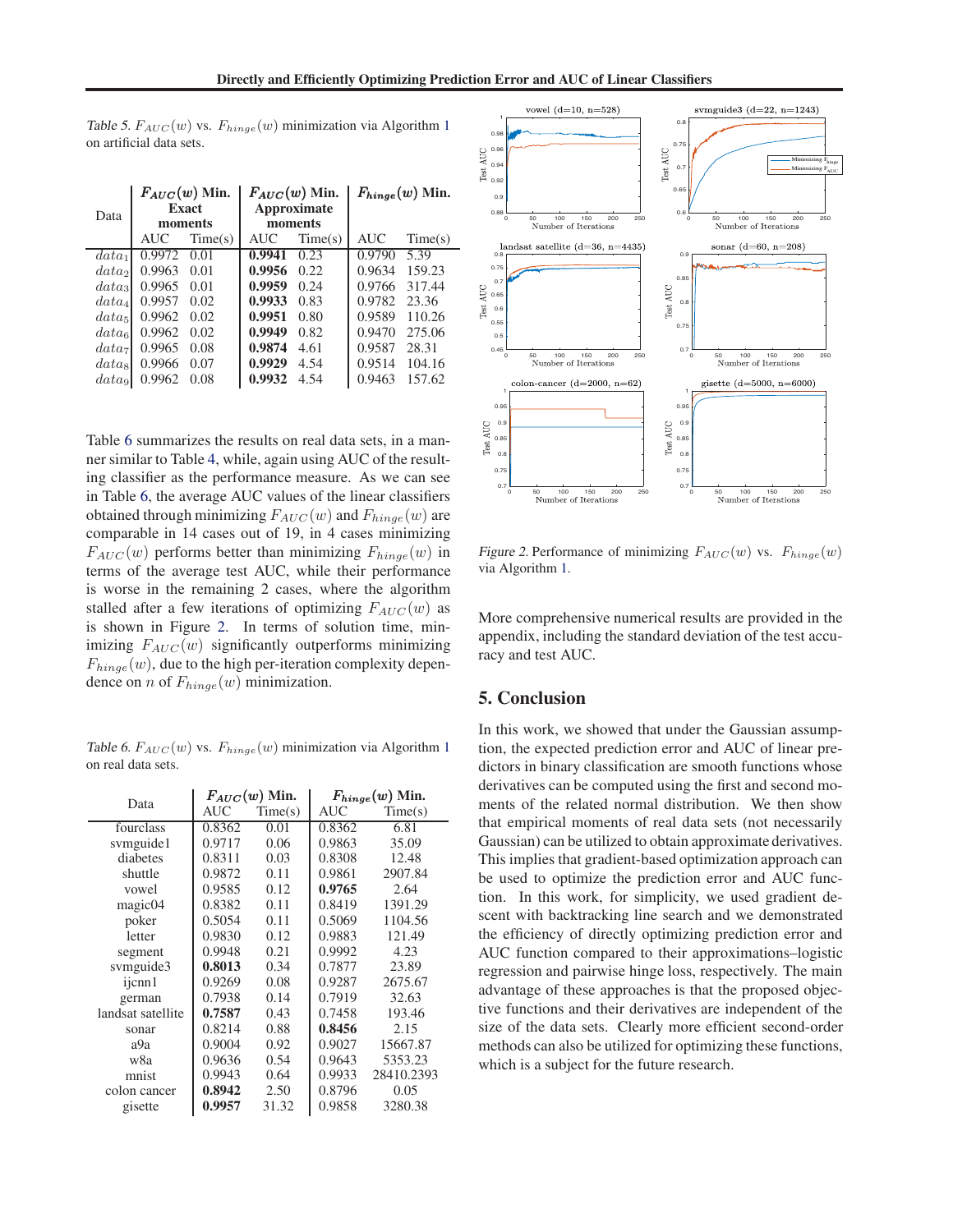#### <span id="page-9-0"></span>References

- Cortes, C. and Vapnik, V. Support vector networks. *Machine Learning*, 20:273–297, 1995.
- Fisher, N. I. and Sen, P. K. The central limit theorem for dependent random variables. *in The Collected Works of Wassily Hoeffding, New York:Springer-Verlag*, pp. 205– 213, 1994.
- Hanley, J. A. and McNeil, B. J. The meaning and use of the area under a receiver operating characteristic (ROC) curve. *Radiology*, 1982.
- Hosmer, D. W. and Lemeshow, S. Applied logistic regression, second edition. 2000.
- Izenman, A. J. *Modern Multivariate Statistical Techniques*. Springer Texts in Statistics, 2013.
- Joachims, T. Training linear SVMs in linear time. *In ACM SIGKDD*, pp. 217–226, 2006.
- Mann, H. B. and R.Whitney, D. On a test whether one of two random variables is stochastically larger than the other. *Ann. Math. Statist*, 18:50–60, 1947.
- Osuna, E., Freund, R., and Girosi, F. Training support vector machines: an application to face detection. *In IEEE Conference on Computer Vision and Pattern Recognition*, pp. 130–136, 1997.
- Rudin, C. and Schapire, R. E. Margin-based ranking and an equivalence between adaboost and rankboost. *Journal of Machine Learning Research*, 10:2193–2232, 2009.
- Scholkopf, B., Smola, A., Muller, K. R., Burges, C. J. C., and Vapnik, V. Support vector methods in learning and feature extraction. *In Ninth Australian Congress on Neural Networks*, 1998.
- Steck, H. Hinge rank loss and the area under the ROC curve. *In ECML, Lecture Notes in Computer Science*, pp. 347–358, 2007.
- Tong, Y.L. The multivariate normal distribution. *Springer Series in Statistics*, 1990.
- Yan, L., Dodier, R., Mozer, M.C., and Wolniewicz, R. Optimizing classifier performance via approximation to the wilcoxon-mann-witney statistic. *Proceedings of the Twentieth Intl. Conf. on Machine Learning, AAAI Press, Menlo Park, CA*, pp. 848–855, 2003.
- Zhao, P., Hoi, S. C. H., Jin, R., and Yang, T. Online AUC maximization. *In Proceedings of the 28th ICML, Bellevue, WA, USA*, 2011.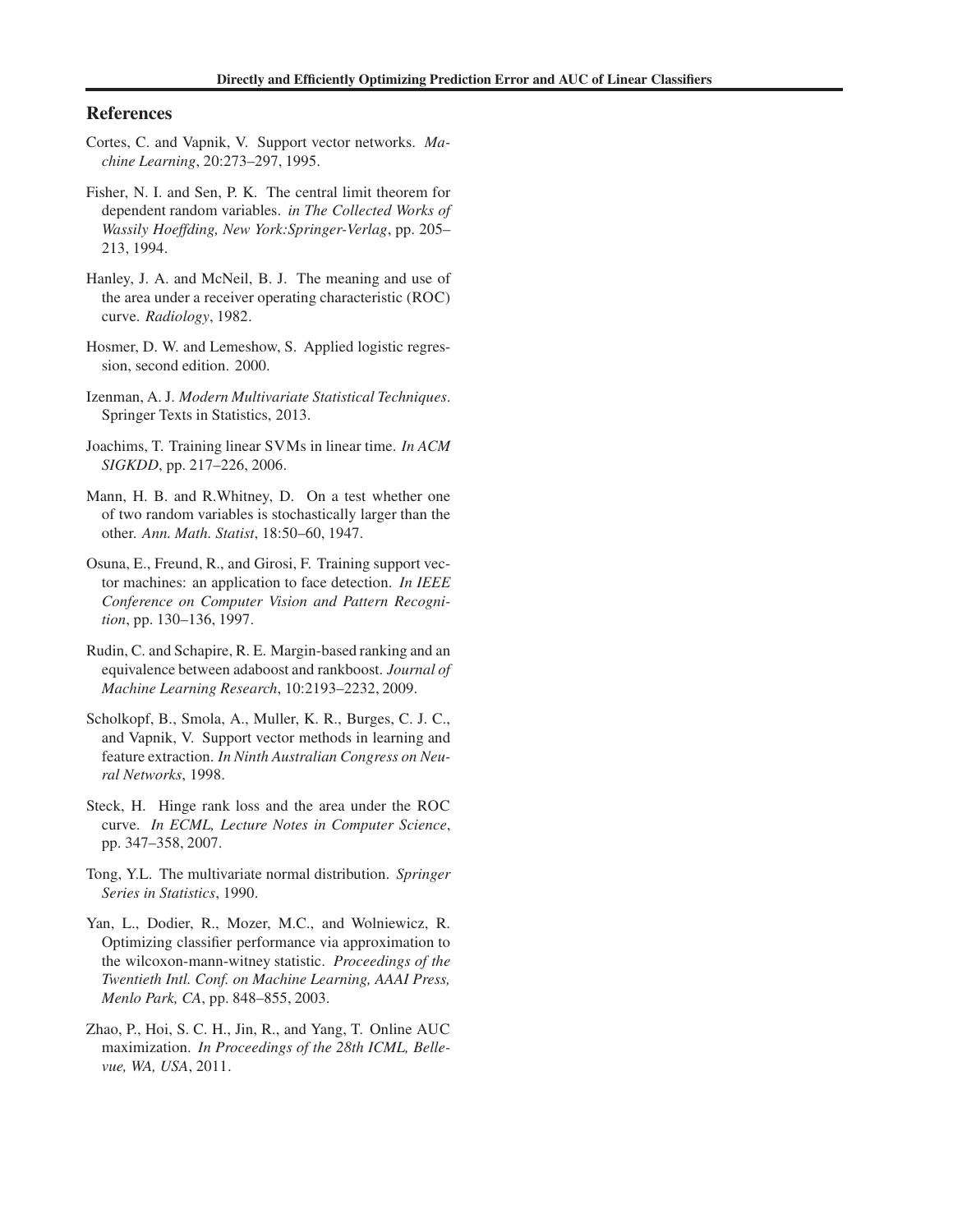#### A. Proofs of results in Section

**Proof [1](#page-4-0)** (Lemma 1 proof) Note that we can split the whole set  $\{(X,Y) \,:\, Y\cdot w^TX < 0\} \subset \mathcal{X}\times\mathcal{Y}$  into two disjoint sets *as the following:*

$$
\{(X,Y) : Y \cdot w^T X < 0\} = \left\{(X^+,+1) : w^T X^+ < 0\right\} \cup \left\{(X^-, -1) : w^T X^- \ge 0\right\}.
$$

*Now, by using* [\(7\)](#page-4-0) *we will have:*

$$
F_{error}(w) = P(Y \cdot w^T X < 0)
$$
\n
$$
= P(Y \cdot w^T X < 0 \cap Y = +1) + P(Y \cdot w^T X < 0 \cap Y = -1)
$$
\n
$$
= P(Y \cdot w^T X < 0 | Y = +1) P(Y = +1) + P(Y \cdot w^T X < 0 | Y = -1) P(Y = -1)
$$
\n
$$
= P(w^T X^+ < 0) P(Y = +1) + P(w^T X^- > 0) P(Y = -1)
$$
\n
$$
= P(w^T X^+ \le 0) P(Y = +1) + (1 - P(w^T X^- \le 0)) P(Y = -1).
$$

Proof 2 *(Theorem [2](#page-4-0) proof) Let us define random variables* Z<sup>+</sup> *and* Z<sup>−</sup> *as the follows*

$$
Z^+ = w^T X^+, \text{ and } Z^- = w^T X^-.
$$

*From* [\(8\)](#page-4-0) *and using Theorem [1](#page-4-0) we have*

$$
Z^+ \sim \mathcal{N}\left(w^T \mu^+, w^T \Sigma^+ w\right) \text{ and } Z^- \sim \mathcal{N}\left(w^T \mu^-, w^T \Sigma^- w\right).
$$

*Then, by using Lemma [1](#page-4-0) we conclude the following*

$$
F_{error}(w) = P(Y \cdot w^T X < 0)
$$
\n
$$
= (1 - \phi(\mu_{Z^+}/\sigma_{Z^+})) P(Y = +1) + \phi(\mu_{Z^-}/\sigma_{Z^-}) P(Y = -1).
$$

 $where \mu_{Z^+} = w^T \mu^+, \sigma_{Z^+} = \sqrt{w^T \Sigma^+ w}, \mu_{Z^-} = w^T \mu^-, and \sigma_{Z^-} = \sqrt{w^T \Sigma^- w}.$ 

Proof 3 *Note that based on the chain rule we have*

$$
\frac{d}{dw}\phi\left(f(w)\right) = \phi'(g(w))g'(w). \tag{15}
$$

*By substituting*

$$
\phi'(x) = \frac{d}{dx} \int_{-\infty}^{x} \frac{1}{\sqrt{2\pi}} \exp\left(-\frac{1}{2}t^2\right) dt = \frac{1}{\sqrt{2\pi}} \exp\left(-\frac{1}{2}x^2\right) \text{ and}
$$

$$
g'(w) = \frac{\sqrt{w^T \hat{\Sigma} w} \cdot \hat{\mu} - \frac{w^T \hat{\mu}}{\sqrt{w^T \hat{\Sigma} w}} \cdot \hat{\Sigma} w}{w^T \hat{\Sigma} w},
$$

*in* (15) *we conclude the result.*

Proof 4 *(Theorem [3](#page-4-0) proof) Theorem [3](#page-4-0) is an immediate corollary of the result of Lemma [2.](#page-4-0)*

Proof 5 *(Theorem [6](#page-5-0) proof) From* [\(10\)](#page-4-0) *and Theorem [5](#page-5-0) we have*

$$
F_{AUC}(w) = 1 - P(w^T (X^- - X^+) < 0) = 1 - P(Z \le 0)
$$

$$
= 1 - P\left(\frac{Z - \mu_Z}{\sigma_Z} \le \frac{-\mu_Z}{\sigma_Z}\right) = 1 - \phi\left(\frac{\mu_Z}{\sigma_Z}\right),
$$

*where the random variable* Z *is defined in* [\(12\)](#page-5-0)*, with the stated mean and standard deviation in* [\(13\)](#page-5-0)*.*

Proof 6 *(Theorem [7](#page-5-0) proof) Theorem [7](#page-5-0) is an immediate corollary of the result of Lemma [2,](#page-4-0) and the symmetric property of*  $\phi(\cdot)$ .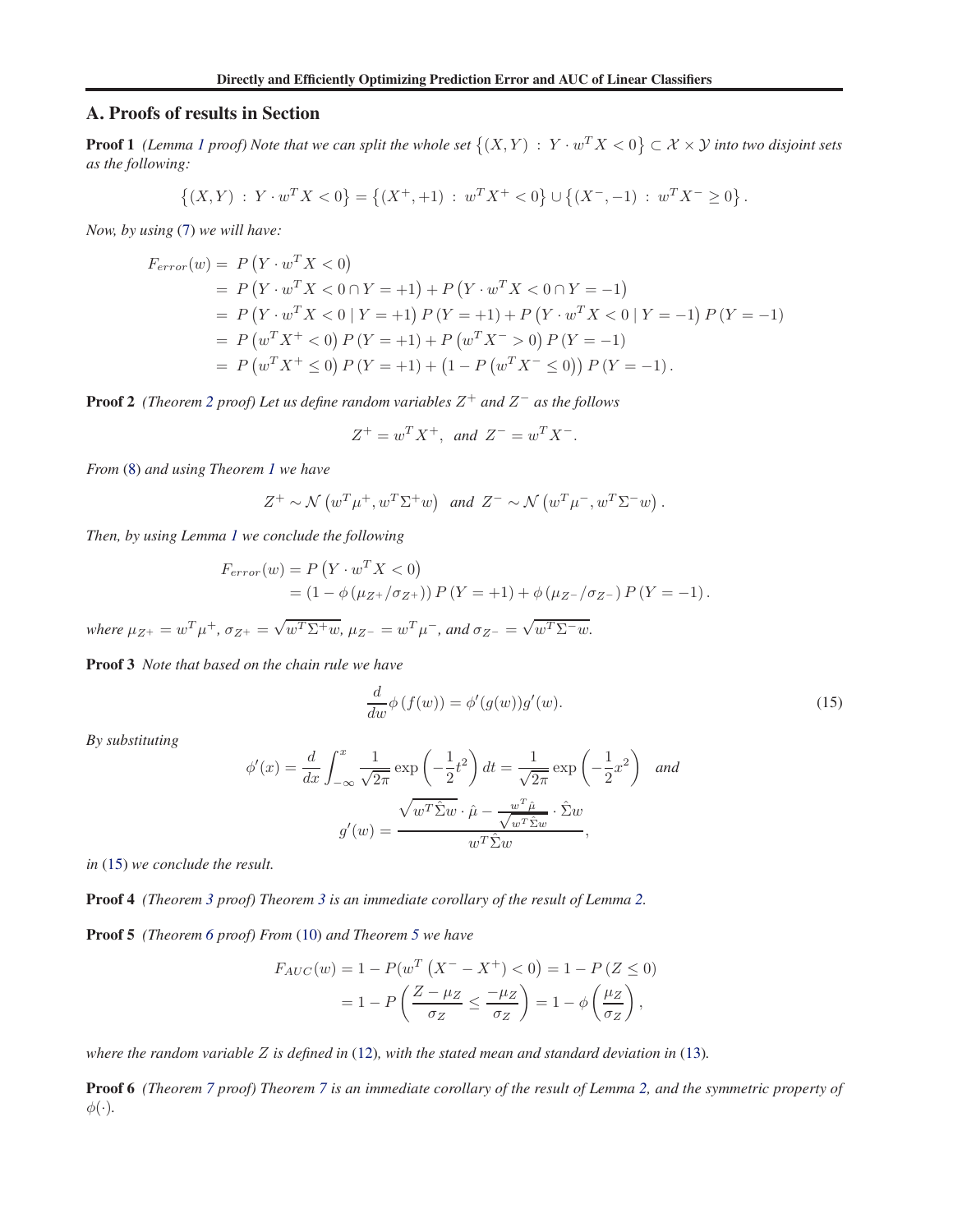#### B. Numerical Analysis

The following tables summarize more comprehensive numerical comparison between minimizing  $F_{error}(w)$  versus  $F_{log}(w)$  and also between minimizing  $F_{AUC}(w)$  versus minimizing  $F_{hinge}(w)$ .

Data  $F_{error}(w)$  Minimization  $\vert$   $F_{error}(w)$  Minimization  $\vert$   $F_{log}(w)$  Minimization Exact moments<br>Accuracy  $\pm$  std Time (s)<br>Accuracy  $\pm$  std Time (s) Accuracy  $\pm$  std Time (s)  $data_1$  0.9965 $\pm$ 0.0008 0.25 0.9907 $\pm$ 0.0014 1.04 0.9897 $\pm$ 0.0018 3.86  $data_2$  0.9905 $\pm$ 0.0023 0.26 0.9806 $\pm$ 0.0032 0.86 0.9557 $\pm$ 0.0049 13.72  $data_3$   $0.9884\pm0.0030$   $0.03$   $0.9745\pm0.0037$   $1.28$   $0.9537\pm0.0048$   $15.79$ <br>  $data_4$   $0.9935\pm0.0017$   $0.63$   $0.9791\pm0.0034$   $5.51$   $0.9782\pm0.0031$   $10.03$  $data_4$   $0.9935\pm0.0017$   $0.63$   $0.9791\pm0.0034$   $5.51$   $0.9782\pm0.0031$   $10.03$ <br>  $data_5$   $0.9899\pm0.0026$   $5.68$   $0.9716\pm0.0048$   $10.86$   $0.9424\pm0.0055$  28.29  $data_5 \begin{array}{|l} 0.9899 \pm 0.0026 \ data_6 \end{array}$  0.9904 $\pm$ 0.0017  $0.9904 \pm 0.0017$   $0.83$  0.9670 $\pm 0.0058$  5.18 0.9291 $\pm 0.0076$  25.47  $data_7$  0.9945 $\pm$ 0.0019 4.79 0.9786 $\pm$ 0.0028 32.75 0.9697 $\pm$ 0.0031 43.20 data<sup>8</sup> 0.9901±0.0013 9.96 0.9290±0.0045 119.64 0.9263±0.0069 104.94  $data_9$  0.9899 $\pm$ 0.0028 1.02 0.9249 $\pm$ 0.0096 68.91 0.9264 $\pm$ 0.0067 123.85

Table 7.  $F_{error}(w)$  vs.  $F_{log}(w)$  minimization via Algorithm [1](#page-5-0) on artificial data sets.

Table 8.  $F_{error}(w)$  vs.  $F_{log}(w)$  minimization via Algorithm [1](#page-5-0) on real data sets.

| Data              | $F_{error}(w)$ Minimization |         | $F_{log}(w)$ Minimization |         |  |
|-------------------|-----------------------------|---------|---------------------------|---------|--|
|                   | Accuracy $\pm$ std          | Time(s) | Accuracy $\pm$ std        | Time(s) |  |
| fourclass         | $0.8782 \pm 0.0162$         | 0.02    | $0.8800 \pm 0.0147$       | 0.12    |  |
| symguide1         | $0.9735 \pm 0.0047$         | 0.42    | $0.9506 \pm 0.0070$       | 0.28    |  |
| diabetes          | $0.8832 + 0.0186$           | 1.04    | $0.8839 \pm 0.0193$       | 0.13    |  |
| shuttle           | $0.8920 \pm 0.0015$         | 0.01    | $0.9301 \pm 0.0019$       | 4.05    |  |
| vowel             | $0.9809 \pm 0.0112$         | 0.91    | $0.9826 \pm 0.0088$       | 0.11    |  |
| magic04           | $0.8867 \pm 0.0044$         | 0.66    | $0.8925 \pm 0.0041$       | 1.75    |  |
| poker             | $0.9897 \pm 0.0008$         | 0.17    | $0.9897 \pm 0.0008$       | 10.96   |  |
| letter            | $0.9816 \pm 0.0015$         | 0.01    | $0.9894 \pm 0.0009$       | 4.51    |  |
| segment           | $0.9316 \pm 0.0212$         | 0.17    | $0.9915 \pm 0.0101$       | 0.36    |  |
| symguide3         | $0.9118 \pm 0.0136$         | 0.39    | $0.8951 \pm 0.0102$       | 0.17    |  |
| ijcnn1            | $0.9512 \pm 0.0011$         | 0.01    | $0.9518 \pm 0.0011$       | 4.90    |  |
| german            | $0.8780 \pm 0.0125$         | 1.09    | $0.8826 \pm 0.0159$       | 0.62    |  |
| landsat satellite | $0.9532 \pm 0.0032$         | 0.01    | $0.9501 \pm 0.0049$       | 3.30    |  |
| sonar             | $0.8926 \pm 0.0292$         | 0.49    | $0.8774 \pm 0.0380$       | 0.92    |  |
| a9a               | $0.9193 \pm 0.0021$         | 0.98    | $0.9233 \pm 0.0020$       | 11.45   |  |
| w8a               | $0.9851 \pm 0.0005$         | 0.36    | $0.9876 \pm 0.004$        | 24.16   |  |
| mnist             | $0.9909 \pm 0.0004$         | 3.79    | $0.9938 \pm 0.0004$       | 136.83  |  |
| colon cancer      | $0.9364 \pm 0.0394$         | 15.92   | $0.8646 \pm 0.0555$       | 1.20    |  |
| gisette           | $0.9782 \pm 0.0025$         | 310.72  | $0.9706 \pm 0.0036$       | 136.71  |  |

Table 9.  $F_{AUC}(w)$  vs.  $F_{hinge}(w)$  minimization via Algorithm [1](#page-5-0) on artificial data sets.

|                   | $F_{AUC}(w)$ Minimization |            | $F_{AUC}(w)$ Minimization  |            | $F_{hinge}(w)$ Minimization |            |
|-------------------|---------------------------|------------|----------------------------|------------|-----------------------------|------------|
| Data              | <b>Exact moments</b>      |            | <b>Approximate moments</b> |            |                             |            |
|                   | $AUC \pm std$             | Time $(s)$ | $AUC \pm std$              | Time $(s)$ | $AUC \pm std$               | Time $(s)$ |
| $data_1$          | $0.9972 + 0.0014$         | 0.01       | $0.9941 + 0.0027$          | 0.23       | $0.9790 \pm 0.0089$         | 5.39       |
| data <sub>2</sub> | $0.9963 + 0.0016$         | 0.01       | $0.9956 + 0.0018$          | 0.22       | $0.9634 + 0.0056$           | 159.23     |
| data <sub>3</sub> | $0.9965 + 0.0015$         | 0.01       | $0.9959 + 0.0018$          | 0.24       | $0.9766 + 0.0041$           | 317.44     |
| data <sub>4</sub> | $0.9957 + 0.0018$         | 0.02       | $0.9933 + 0.0022$          | 0.83       | $0.9782 + 0.0054$           | 23.36      |
| data <sub>5</sub> | $0.9962 + 0.0011$         | 0.02       | $0.9951 + 0.0013$          | 0.80       | $0.9589 + 0.0068$           | 110.26     |
| data <sub>6</sub> | $0.9962 + 0.0013$         | 0.02       | $0.9949 + 0.0015$          | 0.82       | $0.9470 \pm 0.0086$         | 275.06     |
| data <sub>7</sub> | $0.9965 + 0.0021$         | 0.08       | $0.9874 + 0.0034$          | 4.61       | $0.9587 + 0.0092$           | 28.31      |
| $data_{8}$        | $0.9966 \pm 0.0008$       | 0.07       | $0.9929 + 0.0017$          | 4.54       | $0.9514 \pm 0.0051$         | 104.16     |
| data              | $0.9962 + 0.0014$         | 0.08       | $0.9932 + 0.0020$          | 4.54       | $0.9463 + 0.0085$           | 157.62     |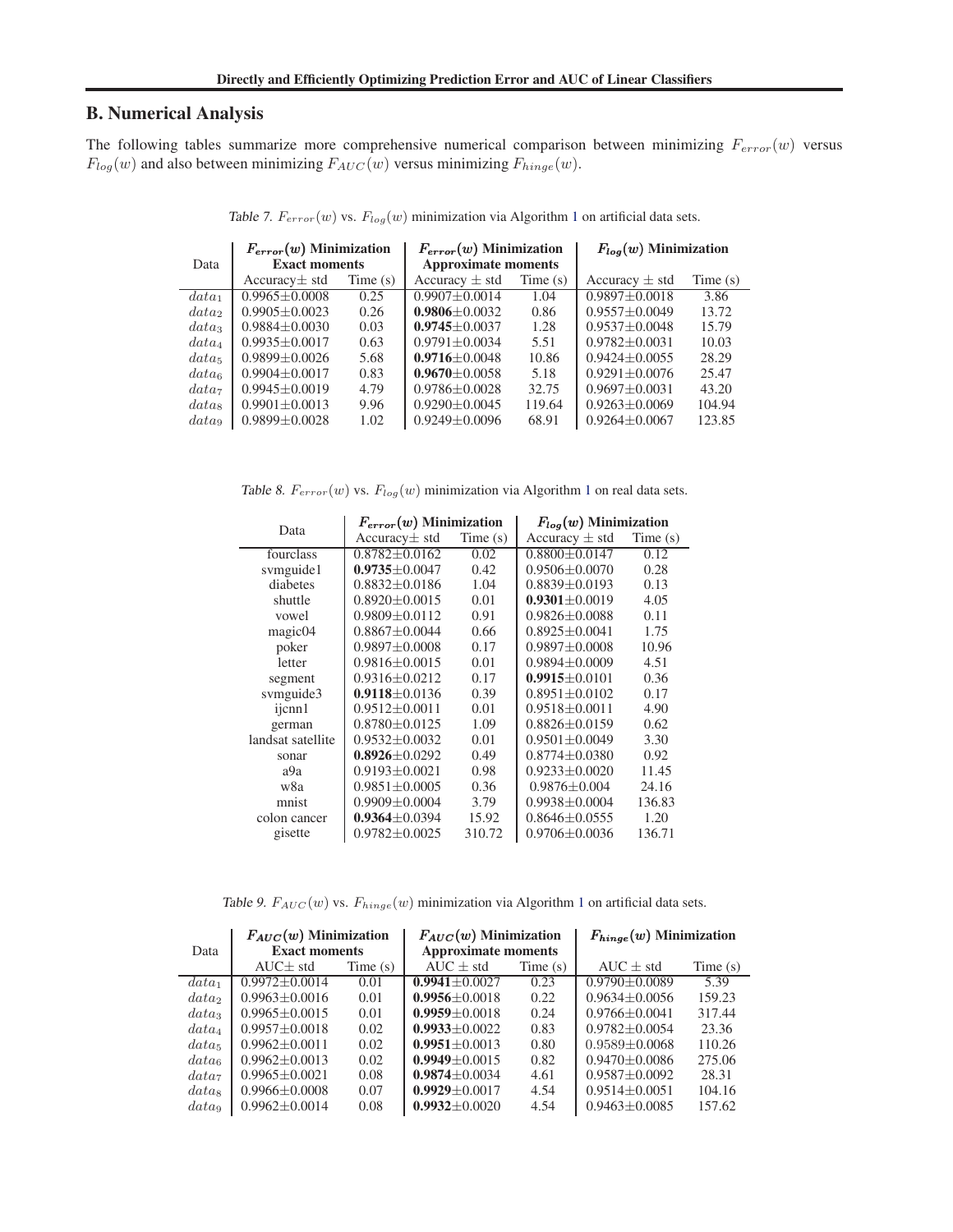| Data              | $F_{AUC}(w)$ Minimization |         | $F_{hinge}(w)$ Minimization |            |
|-------------------|---------------------------|---------|-----------------------------|------------|
|                   | $AUC \pm std$             | Time(s) | $AUC \pm std$               | Time(s)    |
| fourclass         | $0.8362 \pm 0.0312$       | 0.01    | $0.8362 \pm 0.0311$         | 6.81       |
| symguide1         | $0.9717 \pm 0.0065$       | 0.06    | $0.9863 \pm 0.0037$         | 35.09      |
| diabetes          | $0.8311 \pm 0.0311$       | 0.03    | $0.8308 \pm 0.0327$         | 12.48      |
| shuttle           | $0.9872 \pm 0.0013$       | 0.11    | $0.9861 \pm 0.0017$         | 2907.84    |
| vowel             | $0.9585 \pm 0.0333$       | 0.12    | $0.9765 + 0.0208$           | 2.64       |
| magic04           | $0.8382 \pm 0.0071$       | 0.11    | $0.8419 \pm 0.0071$         | 1391.29    |
| poker             | $0.5054 \pm 0.0224$       | 0.11    | $0.5069 \pm 0.0223$         | 1104.56    |
| letter            | $0.9830 \pm 0.0029$       | 0.12    | $0.9883 + 0.0023$           | 121.49     |
| segment           | $0.9948 \pm 0.0035$       | 0.21    | $0.9992 \pm 0.0012$         | 4.23       |
| symguide3         | $0.8013 \pm 0.0420$       | 0.34    | $0.7877 \pm 0.0432$         | 23.89      |
| ijcnn1            | $0.9269 \pm 0.0036$       | 0.08    | $0.9287 \pm 0.0037$         | 2675.67    |
| german            | $0.7938 \pm 0.0292$       | 0.14    | $0.7919 \pm 0.0294$         | 32.63      |
| landsat satellite | $0.7587 \pm 0.0160$       | 0.43    | $0.7458 \pm 0.0159$         | 193.46     |
| sonar             | $0.8214 \pm 0.0729$       | 0.88    | $0.8456 \pm 0.0567$         | 2.15       |
| a9a               | $0.9004 \pm 0.0039$       | 0.92    | $0.9027 \pm 0.0037$         | 15667.87   |
| w8a               | $0.9636 \pm 0.0055$       | 0.54    | $0.9643 \pm 0.0057$         | 5353.23    |
| mnist             | $0.9943 \pm 0.0009$       | 0.64    | $0.9933 \pm 0.0009$         | 28410.2393 |
| colon cancer      | $0.8942 \pm 0.1242$       | 2.50    | $0.8796 \pm 0.1055$         | 0.05       |
| gisette           | $0.9957 \pm 0.0015$       | 31.32   | $0.9858 \pm 0.0029$         | 3280.38    |

Table [1](#page-5-0)0.  $F_{AUC}(w)$  vs.  $F_{hinge}(w)$  minimization via Algorithm 1 on real data sets.

### C. Numerical Comparison vs. LDA

In the following we provide the numerical results comparing minimizing  $F_{error}(w)$  and  $F_{log}(w)$  versus LDA, while using the artificial data sets as well as real data sets.

Table [1](#page-5-0)1.  $F_{error}(w)$  and  $F_{log}(w)$  minimization via Algorithm 1 vs. LDA on artificial data sets.

|                   | $F_{error}(w)$ Minimization | $F_{error}(w)$ Minimization | $F_{log}(w)$ Minimization | <b>LDA</b>          |
|-------------------|-----------------------------|-----------------------------|---------------------------|---------------------|
| Data              | <b>Exact moments</b>        | <b>Approximate moments</b>  |                           |                     |
|                   | $Accuracy \pm std$          | Accuracy $\pm$ std          | Accuracy $\pm$ std        | Accuracy $\pm$ std  |
| $data_1$          | $0.9965 \pm 0.0008$         | $0.9907 + 0.0014$           | $0.9897 \pm 0.0018$       | $0.9851 + 0.0035$   |
| data <sub>2</sub> | $0.9905 \pm 0.0023$         | $0.9806 + 0.0032$           | $0.9557+0.0049$           | $0.9670 + 0.0057$   |
| data <sub>3</sub> | $0.9884 + 0.0030$           | $0.9745 + 0.0037$           | $0.9537 + 0.0048$         | $0.9630 + 0.0081$   |
| $data_4$          | $0.9935 \pm 0.0017$         | $0.9791 + 0.0034$           | $0.9782 \pm 0.0031$       | $0.9672 + 0.0049$   |
| data <sub>5</sub> | $0.9899 + 0.0026$           | $0.9716 + 0.0048$           | $0.9424 + 0.0055$         | $0.9455 + 0.0074$   |
| data <sub>6</sub> | $0.9904 + 0.0017$           | $0.9670 \pm 0.0058$         | $0.9291 + 0.0076$         | $0.9417 + 0.0085$   |
| data <sub>7</sub> | $0.9945 \pm 0.0019$         | $0.9786 \pm 0.0028$         | $0.9697 \pm 0.0031$       | $0.9086 \pm 0.0137$ |
| data <sub>s</sub> | $0.9901 + 0.0013$           | $0.9290 + 0.0045$           | $0.9263 \pm 0.0069$       | $0.8526 \pm 0.0182$ |
| data <sub>9</sub> | $0.9899 \pm 0.0028$         | $0.9249 \pm 0.0096$         | $0.9264 + 0.0067$         | $0.8371 \pm 0.0149$ |